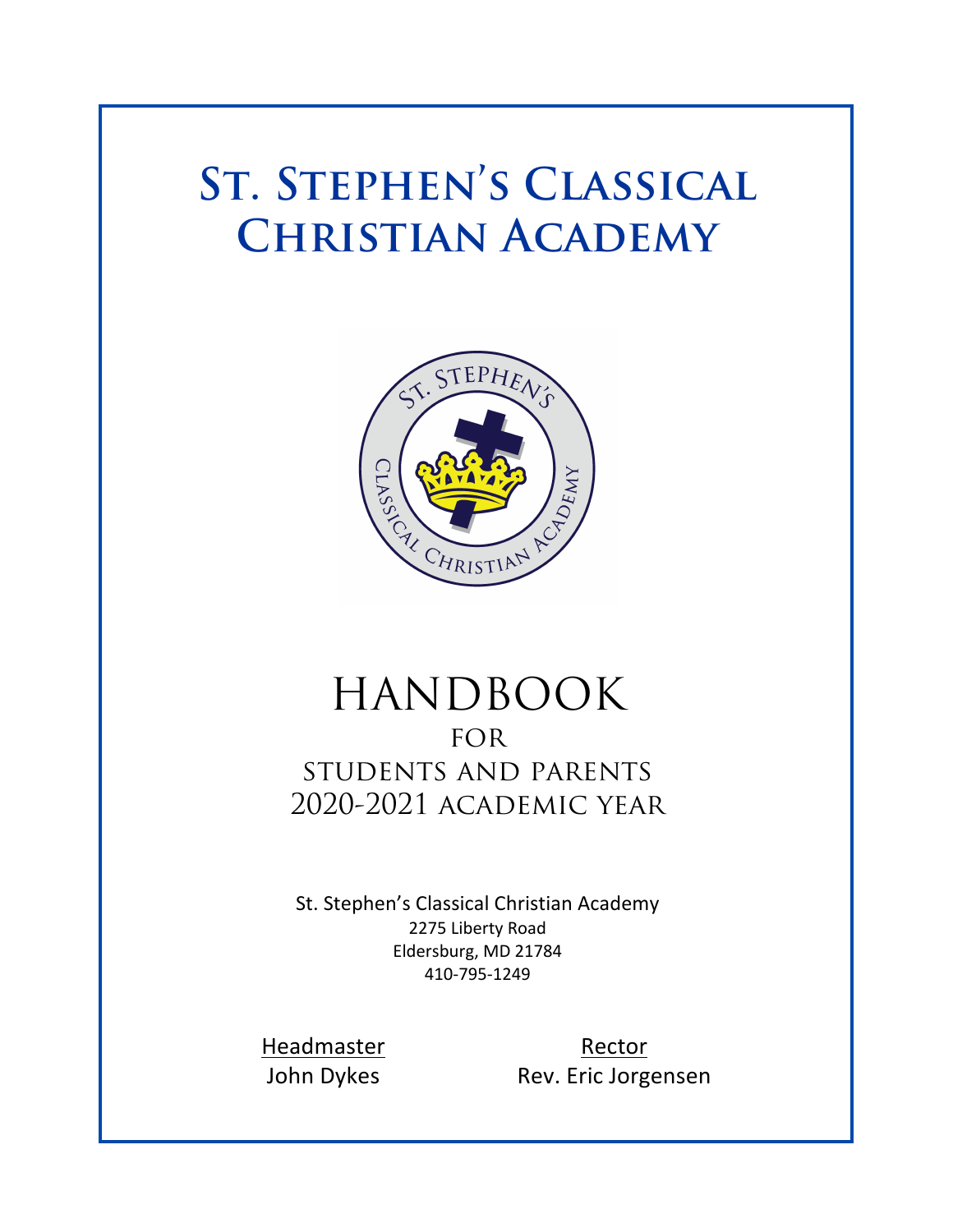### **SCHOOL DAY**

### **Arrival and Departure**

For drop-off and pick-up, parents must follow the established traffic pattern and not leave their cars in the traffic lane. It is our desire that students arrive and depart safely. Therefore, drive very slowly and carefully when in the school parking lot. Watch for children at all times. Please do not park in the first two rows in front of the gymnasium, as this will block the flow of traffic.

### **Morning Drop-off:**

Students should be dropped off between 8:15am and 8:30am on school days. School begins promptly at 8:30 a.m. Students will not be allowed in the classroom earlier than 8:15am. Exceptions are made on a case-by-case basis and through the school administrator only. Students dropped off between 7:00 and 8:15 will be charged \$10 per day for Before Care services. A monthly Before Care rate is available.

Parents of students in grades JK –  $4^{th}$  may drop off their children in the carport. Parents of students in grades  $5<sup>th</sup>$  and up may drop their students at the main entrance. Parents of students in grades JK-2 may, for the first week of school, park in the parking lot and come in the main entrance if they wish to physically escort their children to their classroom.

At 8:30am the carport door will be locked. If you arrive after 8:30am, children in grades JK-4<sup>th</sup> need to **be escorted by the parent** through the main entrance to the chapel and seated at the back of the sanctuary.

### **Dismissal:**

- Junior Kindergarten and Kindergarten are dismissed at 12:00 pm.
- Grades  $4 8$  are dismissed at 3:10pm from the gym, unless those students have siblings or are carpooling with students in lower grades, then they will be dismissed at 3:20pm from the gym.
- Full Day JK, Full Day Kindergarten, and Grades 1 3 are dismissed at 3:20pm under the carport.

If a Half-Day JK or K parent is running late and will not be able to pick up by 12:15pm, he or she should call the school. After 12:15pm, a \$10 late pickup fee will be charged. Student will be escorted to the front desk and parents will need to sign them out with the Administrative Assistant.

If a Full Day JK –  $8^{th}$  grade parent is running late and will not be able to pick up by 3:30pm, he or she should call the school. A \$10 late pickup fee will be charged for pickups between  $3:30$ pm – 4:00pm. After 4:00pm, a \$20 After Care fee will be charged. For any parent picking up their child after 6pm, a \$10 per 15 minutes late fee will be assessed. All late pickup fees and Before/After Care fees will be billed through FACTS on a monthly basis. For those utilizing Before/After Care on a regular basis, discounted rates can be arranged. Please contact the School Office for details.

If someone other than you will be picking up your child, you must notify the School Office in writing, stating who will pick him or her up. We want to take every precaution in the protection of your child. If there is an emergency and you are unable to notify the School Office in writing, you may email the School Office to let us know who is picking up your child. Without a note or email giving permission, the student will not be allowed to leave the school. If the email is coming after 12:00pm, please accompany the email with a phone call to make sure it has been received.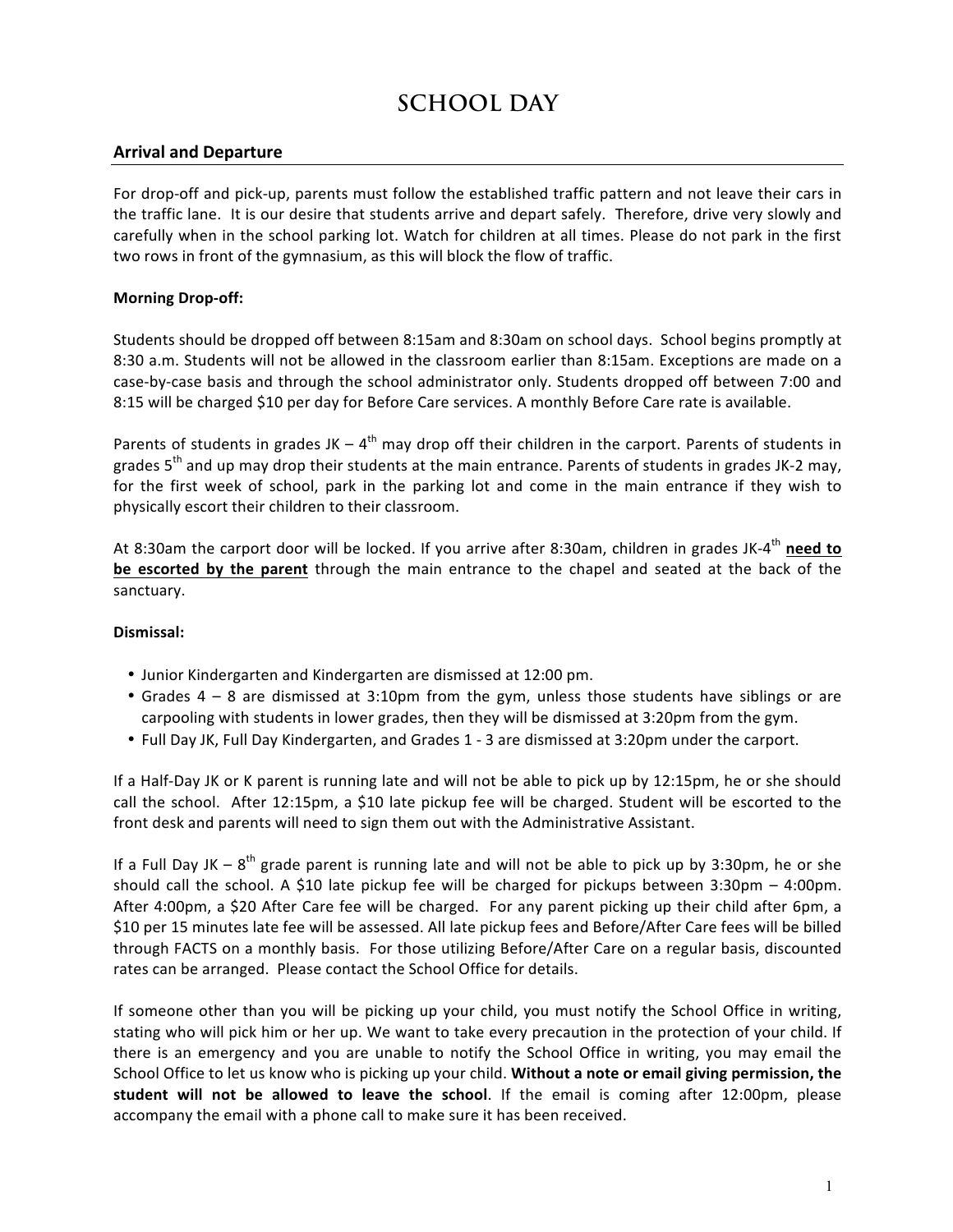### **Inclement Weather**

In case of inclement weather, SSCCA will follow Carroll County Public Schools. If CCPS are closed, we will be closed; if they are late, we will be late. **Please do not call the school for this information or wait for an email reminder.** If schools are two hours late, Junior Kindergarten and Kindergarten will begin at 10:30am and end at 1:00pm. In the event that we decide not to follow CCPS parents will be notified by text.

Before Care may start as early as 7:00am on delay days, but this is the decision of the Before Care personnel and is based on safety for all. Parents may call the Before Care supervisor as early as 6:15am to let her know that you desire care earlier than the delayed time. If this is something you may need to use, please be sure you have the phone number of the Before Care provider so you can make arrangements and double-check availability.

### **Attendance and Related Policies**

Parents are reminded that for students to obtain the full benefits of the academic program, they must bring their children on time and have a regular pattern of attendance. The following are the attendance policies of the school:

- 1. In case of unanticipated absences (such as sickness or a family emergency), parents should phone or email the school before the start of the school day.
- 2. Any student entering school after 8:30am is considered tardy. Should a student enter school after 11:00am for any reason, he will be marked 1/2 day absent. Students arriving after 1:00 p.m. will be marked absent.
- 3. If your child needs to leave early, please send a note to your child's teacher.
- 4. An absence will be issued for every three tardies.
- 5. Excessive absences could result in loss of grade, summer school work, or loss of promotion and matriculation to high school. It is up to the student or the parent to see the teacher about work to be made up either before the absence or on the first day of return. Failure to do so will result in a loss of grade. Students who are tardy and miss a test or quiz must make arrangements to take the test or quiz. Parents are encouraged to pick up missed work at the end of the school day or it will be given to the student when they return to school. Parents are discouraged from picking up work at the beginning or middle of the day as it takes the teacher away from preparing for the day and overseeing the class.
- 6. If a student misses more than 20 days of school, the school may require that the student complete an acceptable summer school program.
- 7. If a student misses more than 30 school days during the school year, the student must repeat the grade during the next school year.
- 8. Special recognition will be given at the end of the year to those students who have achieved perfect and near-perfect attendance.

### **Early Pick Up:**

Parents are strongly encouraged to schedule doctor or dental appointments and other necessary activities after school hours. Please try to schedule doctor (including orthodontist) appointments as early as possible in the day or at the very end of the school day. Students who must leave school during the day must be picked up at the main entrance, and the parent or guardian who picks them up must sign the log at the secretary's desk. This is for the protection of the children. Students who return to school during the day must also enter through the main entrance. Please enter and leave only through the main doors during the school day.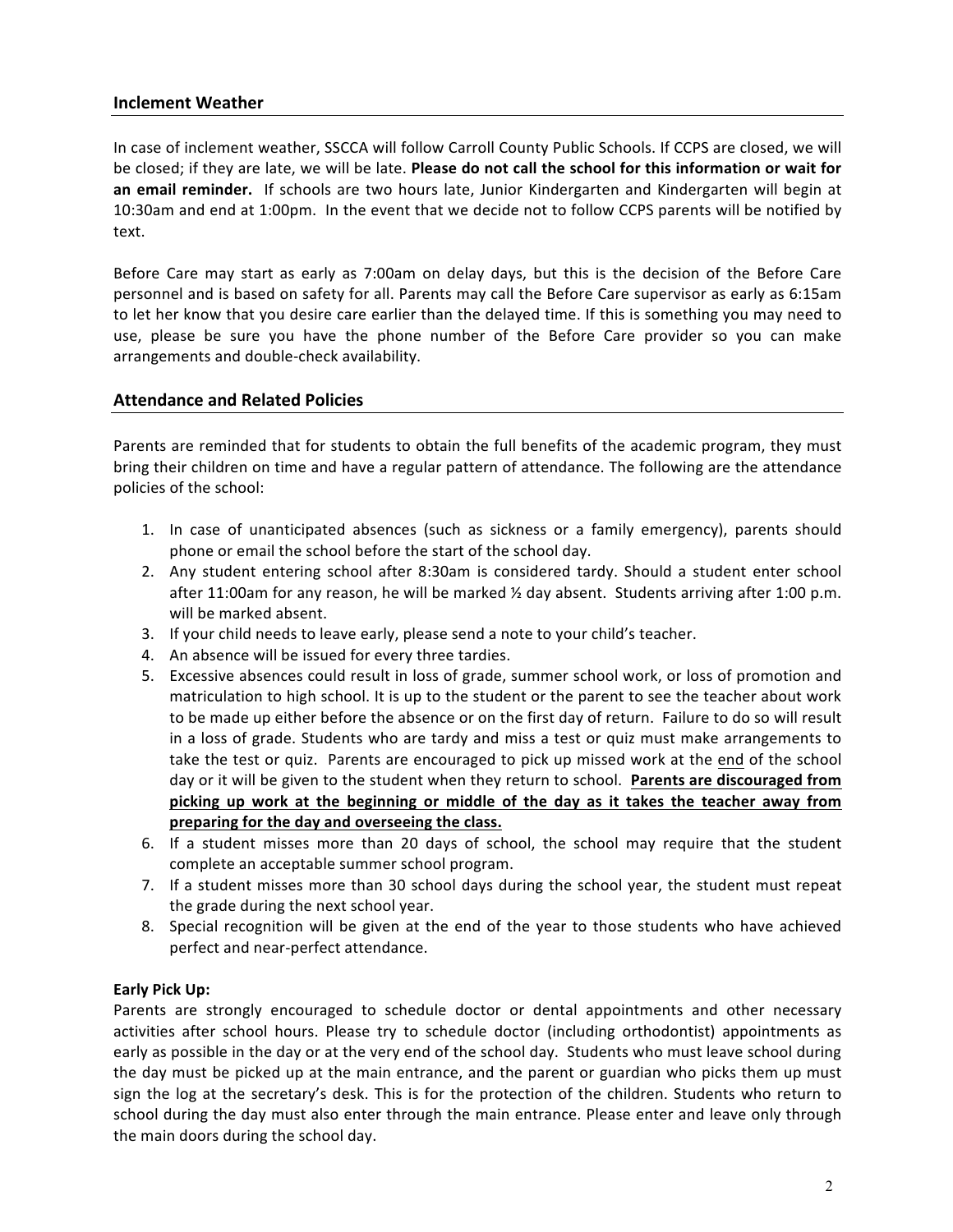### **Morning Prayer**

At the very heart of Christian education is the constant concern of the entire staff to direct our students' efforts, minds, and hearts to our chief purpose in life: glorifying God. As a part of this concern, daily chapel services are conducted in which the whole school offers worship to God.

In chapel, as in Bible classes, the focus is upon the basic teachings of Biblical and historic Christianity. As a summary of faith, the Apostles' and Nicene Creeds are used, as well as select passages from Scripture such as the Ten Commandments, Psalm 23, and the Beatitudes.

#### **Lunch**

Students must bring their own lunches to school. These lunches must include a drink, utensils, and paper products, as the school will not provide any of these items. Students will not be allowed to exchange food with one another. During the COVID-19 restrictions while students are eating in their classrooms, no peanut or tree nut items will be allowed in snacks and lunches in order to keep students safe. There are no available supplies for student lunches such as napkins, forks, spoons, cups, or use of a refrigerator or microwave. Please be sure that all lunches are sufficiently supplied.

For students who forget their lunches, SSCCA will provide Emergency Backup Lunches at a cost of \$7.00 per lunch, which will be charged to FACTS. No lunch deliveries from outside vendors will be accepted.

SSCCA offers a weekly Hot Lunch Program will not be offered until COVID restrictions are lifted.

#### **Snack**

Students who bring snacks to school must NOT bring in any peanut or tree nut items. Having these items in the classrooms is a danger to the lives of our students and church members through cross contamination. Other allergies will be addressed by the homeroom teachers.

Students should not be eating their lunches or snacks in other classrooms or hallways.

#### **Peanut Free Classrooms**

All classrooms at SSCCA must be peanut and tree nut free. Student snacks cannot have nuts in them in any way. Snacks may be processed on equipment or in a factory that processes nuts, but it may not have nuts in the ingredient label. If a student would happen to have another anaphylactic allergy such as shellfish, strawberry, etc. the SSCCA teacher will notify the parents so that they do not send in an anaphylaxis item that would put that child's life in danger.

Students are not allowed to eat parts of their lunch in the classroom. This will not be allowed unless the teacher is directly monitoring it as an exception, not as a rule. Situations; such as, a student forgetting to eat breakfast, and the teacher is allowing the student to eat a snack. In this situation the teacher is supervising and assuring that the food is safe that is being eaten in the classroom. The same responsibility is needed for Birthday snacks. Parents cannot send in products that contain tree nut or peanuts for Birthday snacks even if eaten in the lunchroom. If a birthday snack is brought in it can be eaten in the classroom if it does not pose a threat to any students. Parents need to provide two days notice when bringing in snacks or birthday items, so that parents with children who have allergies have time to provide a substitute. During COVID-19 protocols nothing can be brought in to share that is made in the home.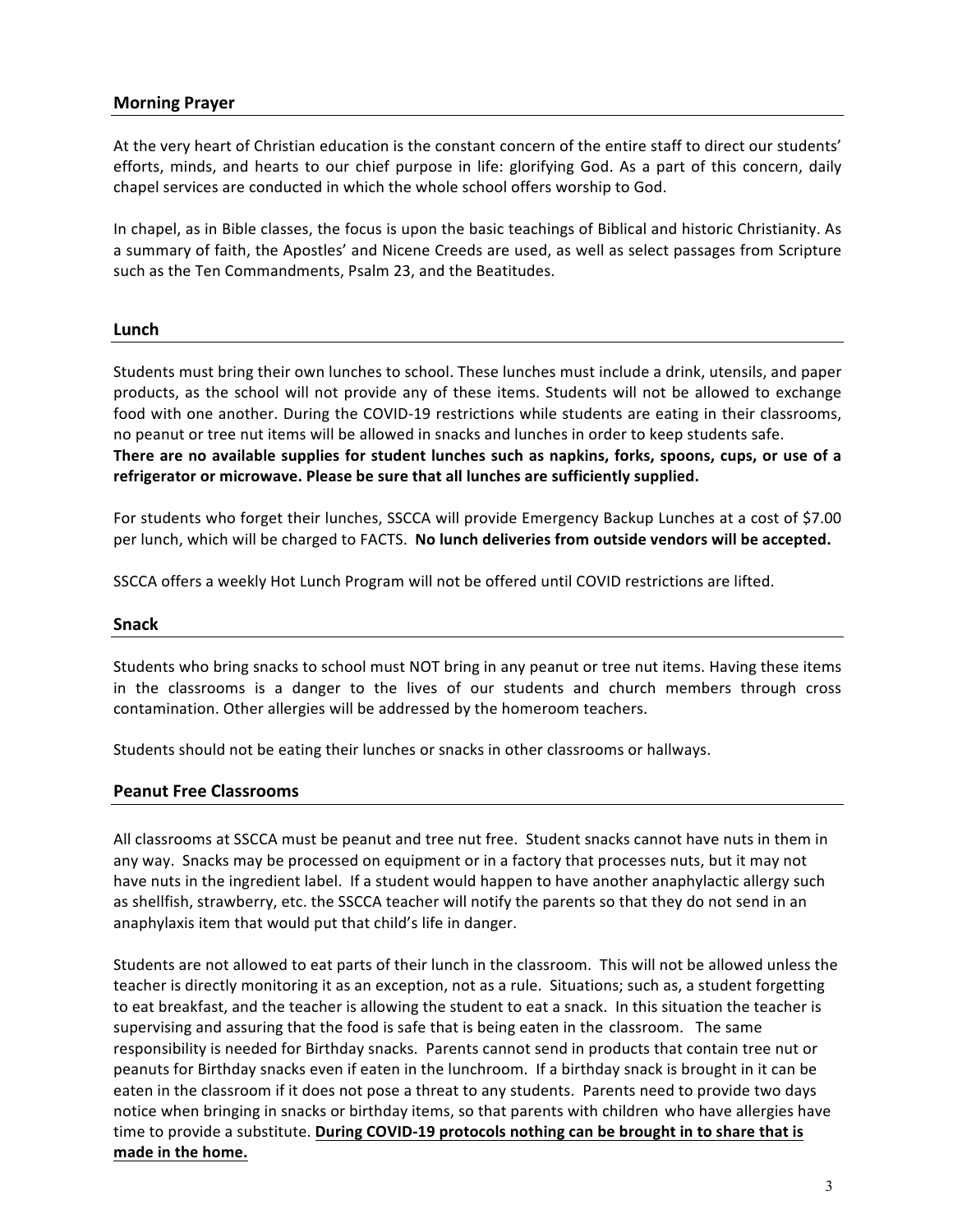### **ACADEMICS**

### **SSCCA Junior Kindergarten Curriculum & Literature**

- Math: Saxon
- Bible: Various
- Language Arts: Wordly Wise 3000-K
- Phonics: Get Ready for the Code A, Get Set for the Code B, Go for the Code C, Explode the Code 1, Can you Find Me?
- Literature: Various Fairy Tales

### **SSCCA Kindergarten Curriculum & Literature**

- Math: A Beka Number Skills K5
- Bible: *Scripture Pictures: A Journey Through the Old Testament*
- Phonics: Saxon Phonics K
- Literature: A Treasury of Children's Literature, The 20<sup>th</sup> Century Children's Book Treasury, various classic children's picture books.

### **SSCCA 1st Grade Curriculum & Literature**

- Math: A Beka Level 1
- Bible: My Bible Story Book by D.Korfker
- History: MD History, MD Geography, MD Symbols by Mary Michael
- Science: World of Animals, God's Design by Answers in Genesis
- Grammar: Shurley Grammar
- Cursive: Memoria Press New American Cursive I Penmanship
- Geography: Legends and Leaugues by Veritas Press
- Music: God Made Music 1
- Art: Various Curriculum
- Phonics: Saxon Phonics 1
- Literature: Curious George, Caps for Sale, Corduroy, If You Give a Mouse a Cookie, Blueberries for Sal, The Little Engine that Could, Floss, A Chair For My Mother, Harry the Dirty Dog, Billy and Blaze, *Bread and Jam for Frances, Doctor DeSoto, Frog and Toad are Friends, Frog and Toad All Year,*  Longshoreman, Madeline, Nate the Great and the Lost List, Miss Nelson is Missing, The Biggest Bear, *A New Coat for Anna, The Emperor's New Clothes, The Stone Soup, Mr. Putter and Tabby Pour the*  Tea, Henry and Mudge, Little Bear, Amelia Bedelia, Peter Rabbit, Ping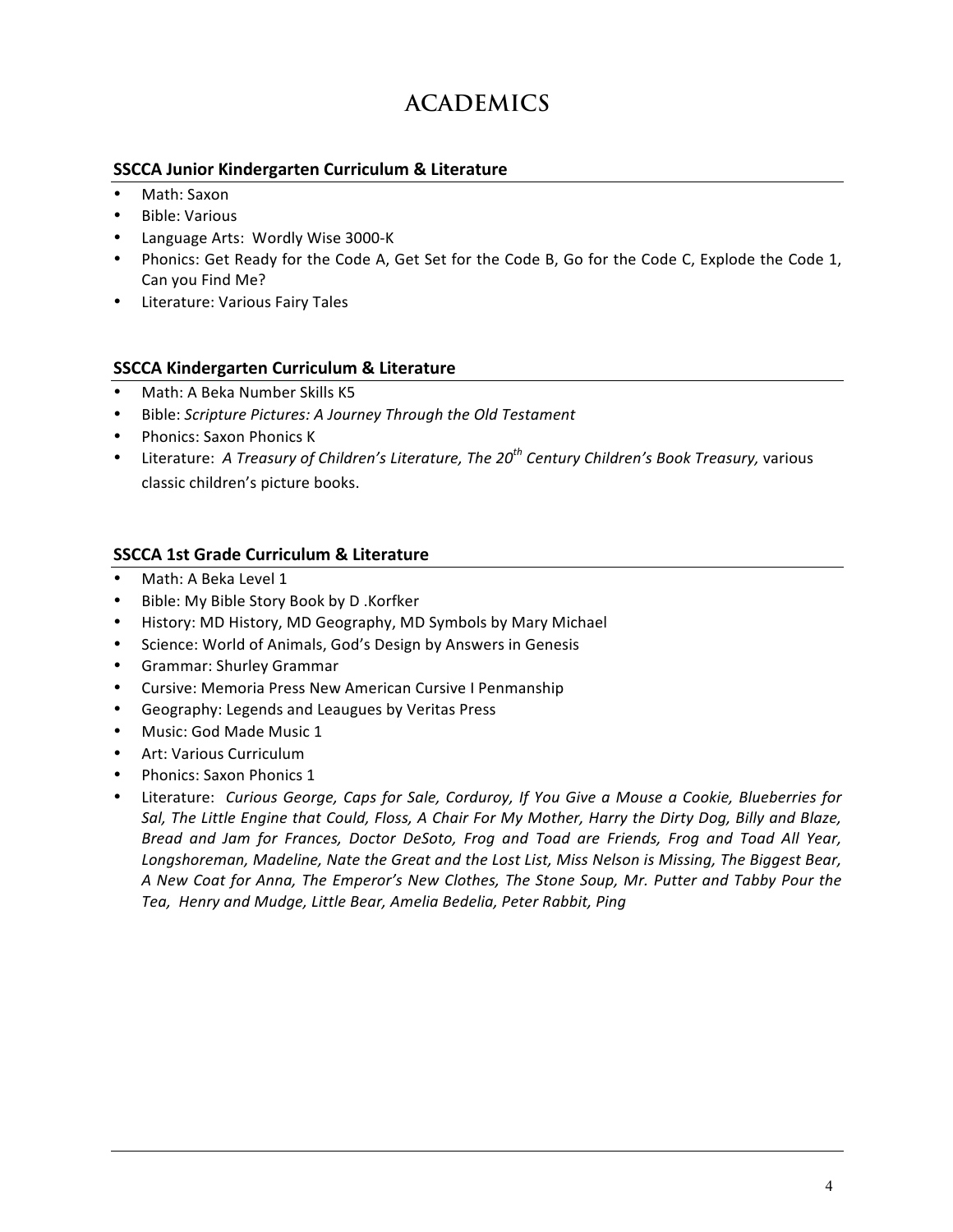### **SSCCA 2nd Grade Curriculum & Literature**

- Math: A Beka Level 2
- Bible: Veritas (Genesis thru Joshua)
- History: Story of the World Vol. 1
- Science: World of Animals, God's Design by Answers in Genesis
- Art: Various Curriculum
- Grammar: Shurley Methods Level 2
- Music: God Made Music 2
- Phonics: Saxon Phonics 2
- Literature Curriculum: The Boxcar Children, Stories From Grandma's Attic, Little House in the Big *Woods, Little House on the Prairie, Owls in the Family, Madeline, The Little House, The Biggest Bear,* The Velveteen Rabbit, Senefer, Who was King Tut?, Stone Soup, The Blue Fairy Stories, Nurse *Matilda, Mrs. Piggle Wiggle, The Nutcracker, Just So Stories, Aesop's Fables, Alice and Wonderland,* The Wind and the Willows, Dr. Doolittle, American Folklore

### **SSCCA 3rd Grade Curriculum & Literature**

- Math: A Beka Level 3
- Grammar: Shurley Grammar Level 3
- Spelling: Purposeful Design Level 3
- Latin: Memoria Press Prima Latina
- Bible: Veritas (Judges thru Kings)
- Science: World of Plants, God's Design by Answers in Genesis
- Music: God Made Music 3; flutophone
- Art: Various Curriculum
- History: Veritas (Ancient Greeks and Romans)
- Composition: Institute for Excellence in Writing; Ancient History
- Literature: Grimms, Wilde, Anderson et al Fairy Tales, D'Aluieres Greek Mythology, Charlotte's Web by EB White, Homer Price by Robert Mc Closkey, Magicians Nephew and The Lion the Witch and the *Wardrobe by CS Lewis, Charlie and the Chocolate Factory by Ronald Dahl*

### **SSCCA 4th Grade Curriculum & Literature**

- Math: A Beka Arithmetic 4
- Latin: Memoria Press Latina Christiana
- Bible: Veritas (Old Testament Chronicles thru Malachi)
- History: Veritas (Middle Ages thru Renaissance)
- Science: Our Universe, God's Design by Answers in Genesis
- Music: God Made Music 4; recorder
- Art: Various Curriculum
- Spelling: Purposeful Design Grade 4 Workbooks
- Grammar: Shurley Grammar- Worksheets
- Composition: Institute for Excellence in Writing; Medieval History
- Literature: *Door in The Wall, Mary Poppins, Dangerous Journey, Rolf and the Viking Bow, Luther the* Leader, From the Mixed-Up Files of Mrs. Basil E. Frankweiler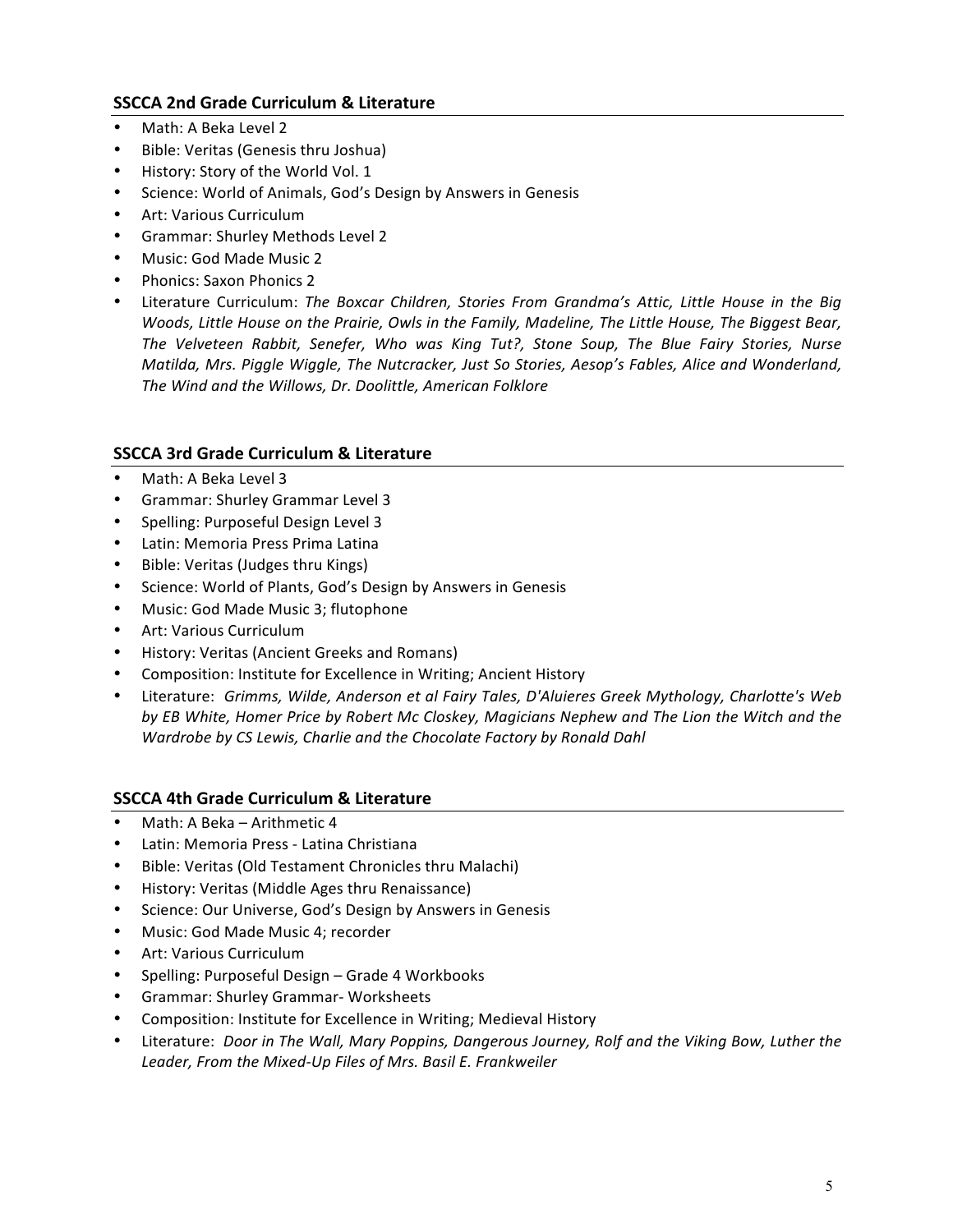### **SSCCA 5th Grade Curriculum & Literature**

- Math: A Beka Arithmetic 5
- Grammar: Shurley Grammar
- Spelling: Purposeful Design
- Composition: Institute for Excellence in Writing: U.S. History
- Bible: Veritas (The Gospels)
- History: Veritas (Explorers to 1815)
- Latin: First Form Latin
- Art: Art in History by Susie Hodge; Getting to Know the World's Greatest Artist Series by Mike Venezia
- Science: Properties of Matter by God's Design: Answers in Genesis
- Literature: *The Witch of Blackbird Pond, Robinson Crusoe (read-aloud abridged version), Johnny Tremain, Seaman: The Dog Who Explored the West with Lewis and Clark, Carry On Mr. Bowditch, The Princess & The Goblin*

### **SSCCA 6th Grade Curriculum & Literature**

- Math: Abeka Math 7 Intermediate Math
- Grammar: Shurley Grammar 7
- Spelling: Purposeful Design Grade 6
- Latin: Classical Academic Press Latin Alive, Book 1
- Bible: Veritas (Acts thru Revelation)
- History: Veritas (1815 to Present)
- Government: American Government in a Christian Perspective by Abeka
- Composition: Grammar of Poetry by Matt Whitling
- Science: Gods Design (Chemistry & Ecology) Properties of Matter The World of Chemistry by Tiner
- Literature: The Hobbit, The Jungle Book Kipling, The Call of the Wild London, The Pioneers Go *West* – Stewart, The Red Badge of Courage (Children's Classics) – Crane, A Christmas Carroll – *Dickens, Carry a Big Stick* – *Grant, The Princess and the Goblin* – *MacDonald, A Hiding Place - Corrie ten Boom, The Yanks are Coming – Marrin, America and Vietnam – Marrin*

### **SSCCA 7th Grade Curriculum & Literature**

- Math: A Beka Pre Algebra
- Latin: Classical Academic Press Latin Alive, Book 2
- Omnibus: Omnibus I & II Wilson & Fischer
- Logic: Introduction to Logic Canon Press
- Composition: Essays, short-stories and poems related to Ancient or Medieval History and Literature
- Life Science- BJU Press
- Literature: *Confessions – Augustine, The Fellowship of the Ring by Tolkien, Beowulf – Heaney Translation, The Gospel of John, The Song of Roland, The History of the Kings of Britain by Mormouth, Sir Gawain and the Green Knight – Merwin translation, Ephesians, MacBeth by Shakespeare- Oxford School Edition, The Divine Comedy by Dante, Anselm of Canterbury by Curr, The Lantern Bearers by Sutcliff, Inferno by Dante, The Church History – Eusibus, The Middle Ages: An Illustrated History by Habawait*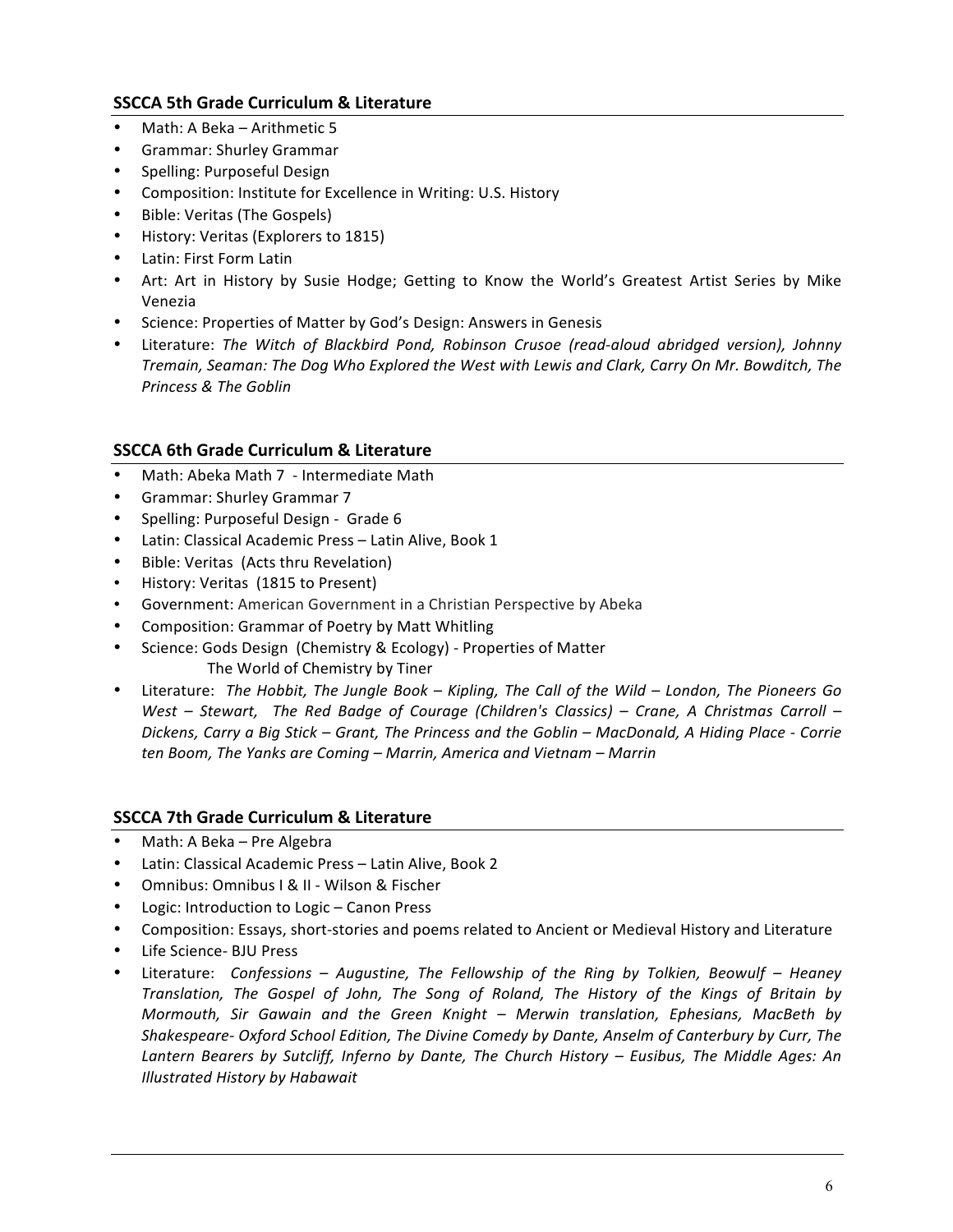### **SSCCA 8th Grade Curriculum & Literature**

- Math: A Beka Algebra 1
- Latin: Classical Academic Press Latin Alive, Book 2
- Omnibus: Omnibus I & II Wilson & Fischer
- Logic: Intermediate Logic Canon Press
- Composition: Essays, short-stories, poems and a capstone research paper related to Ancient or Medieval History and Literature
- Science: Exploring creation with Physical Science by Wyle / Earth Science BJU Press
- Literature: Confessions *Augustine, The Fellowship of the Ring by Tolkien, Beowulf Heaney Translation, The Gospel of John, The Song of Roland, The History of the Kings of Britain by Mormouth, Sir Gawain and the Green Knight - Merwin translation, Ephesians, MacBeth by Shakespeare- Oxford School Edition, The Divine Comedy by Dante, Anselm of Canterbury by Curr, The Lantern Bearers by Sutcliff, Inferno by Dante, The Church History – Eusibus, The Middle Ages: An Illustrated History by Habawait*

### **Grading**

Grading is not the goal of education. The ultimate goal is to educate the child in wisdom and virtue. SSCCA has high academic standards for its students. It is important for parents and students to realize that while earning high grades may have been easy in a prior school experience, it may be more difficult here. What is learned is always more important than a grade received.

Students receive grades as follows:

| 83-91    |
|----------|
| 70-82    |
| Below 70 |
|          |

Where a number grade is not appropriate, the following codes will be given:

- **S+** Very Good
- **S** Satisfactory
- **S-** Needs Improvement
- **U** Unsatisfactory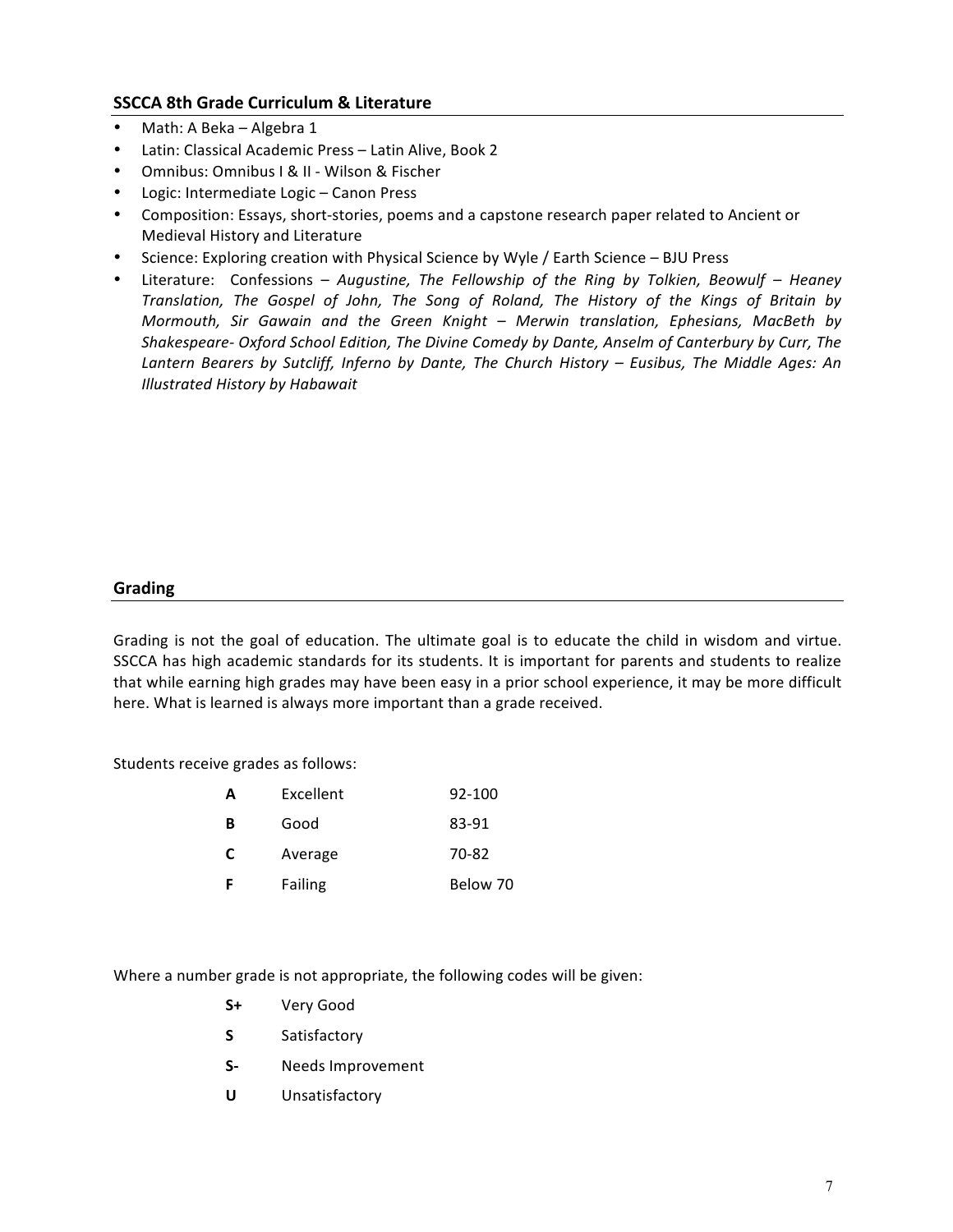### **MySchoolWorx:**

Student progress is monitored through MySchoolWorx.

Use of *MySchoolWorx* is mandatory and parents will be provided with an email link by *MySchoolWorx*. After you sign in you can create your own unique password to access your *MySchoolWorx* account securely - anytime and from any internet ready device.

Grades on student report cards are given at the teacher's discretion. There is an always a subjective measure when grading a student's performance, and is up to the judgment of the teacher to determine the final grade for each student.

#### **Progress Reports:**

Student progress can be monitored year round through MySchoolWorx

#### **Report Cards**:

Report cards will be sent home after the completion of each quarter. The first three must be signed and returned. The fourth quarter report card will be mailed within two weeks of the last day of school.

If a student has failed to make up daily work or tests, he will receive an "Incomplete" (I) on his report card. He must make up this work or make a special arrangement with his teacher within one week after receiving the "I" to prevent the grade from becoming an "F". The student, or parents of the student, must assume the responsibility of contacting his teacher regarding the "Incomplete".

Parents are encouraged to schedule a conference with the teacher, either before or after school, if there are any questions concerning the progress of the child.

#### **Communication:**

SSCCA communicates by way of email so it is essential that parents not only have email access, but also check email daily so SSCCA can effectively communicate with its parents. The Newsletter is also sent via email weekly for parents to review.

#### **Homework:**

Each teacher is at liberty to assign homework that will enable the student to advance in his learning experience. Homework will be graded at the discretion of the teacher. Each student is to complete his/her homework assignments when due, and if s/he is absent under normal circumstances, s/he must complete all assignments within one day. For extended absences, the student will have one day for each day of absence to make up the work required or otherwise directed by the teacher. Exceptions to these guidelines will be determined by prior arrangement only. For planned extended absences, please notify your child's teacher a week in advance to allow time to organize the missed work. It is the teacher's decision what work can be completed over the planned absence and what work will be handed out when the student returns.

For normal absences the student's work will be made available after school (and not during the school day) for parents to pick up.

Students will be expected to study for tests on a continuing basis. We do not recommend "cramming" the night before an exam. Homework assigned on Fridays will be light in order to encourage church and family involvement.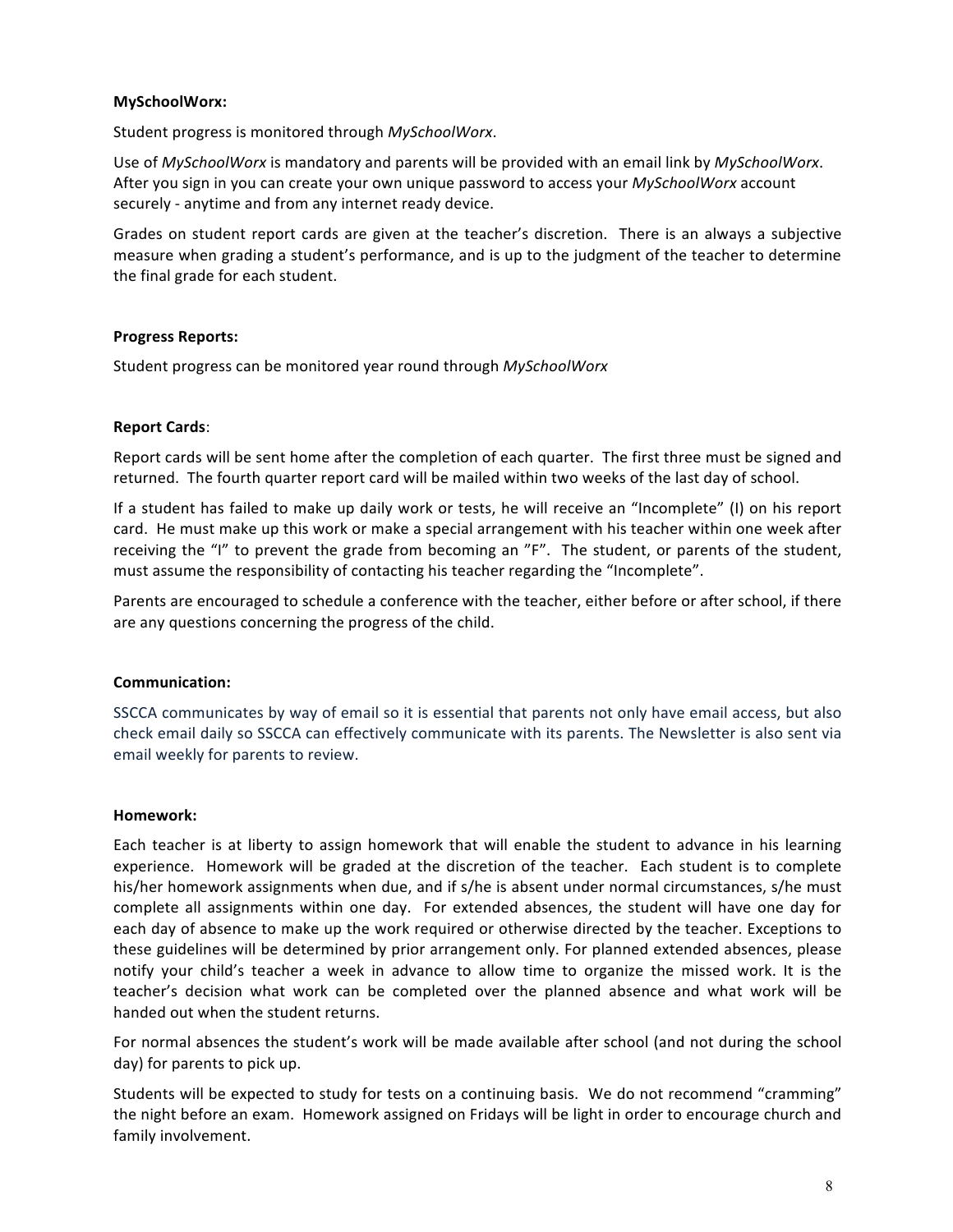Suggested amount of homework per night:

| Lower School: |                                                      | Upper School: |                                                                                         |
|---------------|------------------------------------------------------|---------------|-----------------------------------------------------------------------------------------|
|               | JK/K 20 minutes<br>$1st$ -2 <sup>nd</sup> 45 minutes |               | $5^{\text{th}} - 6^{\text{th}}$ 1 to 1 1/2 hours<br>$7^{th} - 8^{th}$ 2 to 2 1/2 hours* |
|               | $3^{\text{rd}}$ -4 <sup>th</sup> 1 hour              |               |                                                                                         |

Homework turned in late will result in being marked down at the discretion of the teacher.

#### **Honor Roll:**

Students who have achieved excellence by sustaining a 90% average or above throughout the school year are recognized by inclusion on the Headmaster's List. Students in grades  $3 - 8$  who achieve a 90% average or above attain honors, and those who achieve a 95% or above receive high honors. An average below 70% in any class disqualifies one from inclusion on the Headmaster's List.

### **Field Trips:**

From time to time, educational field trips will be planned. Participation is expected as these trips enrich our student's education. If a parent is having difficulty affording these field trips they should contact the Headmaster.

Notice will be sent in advance of the trip with all information concerning the activity, costs, etc. A permission slip must be filled out and signed by the parents or the student will not be allowed to participate. Students having disciplinary problems may be prohibited from participating, in which case parents are responsible for the student on the day of the field trip. In most circumstances students who do not participate in a class field trip will be expected to stay home that day.

Due to multiple student allergies, lunches and snacks brought on a field trip **MUST BE PEANUT AND TREE NUT FREE.** 

No electronic devices will be allowed on field trips.

Field trips this year may be limited due to COVID restrictions.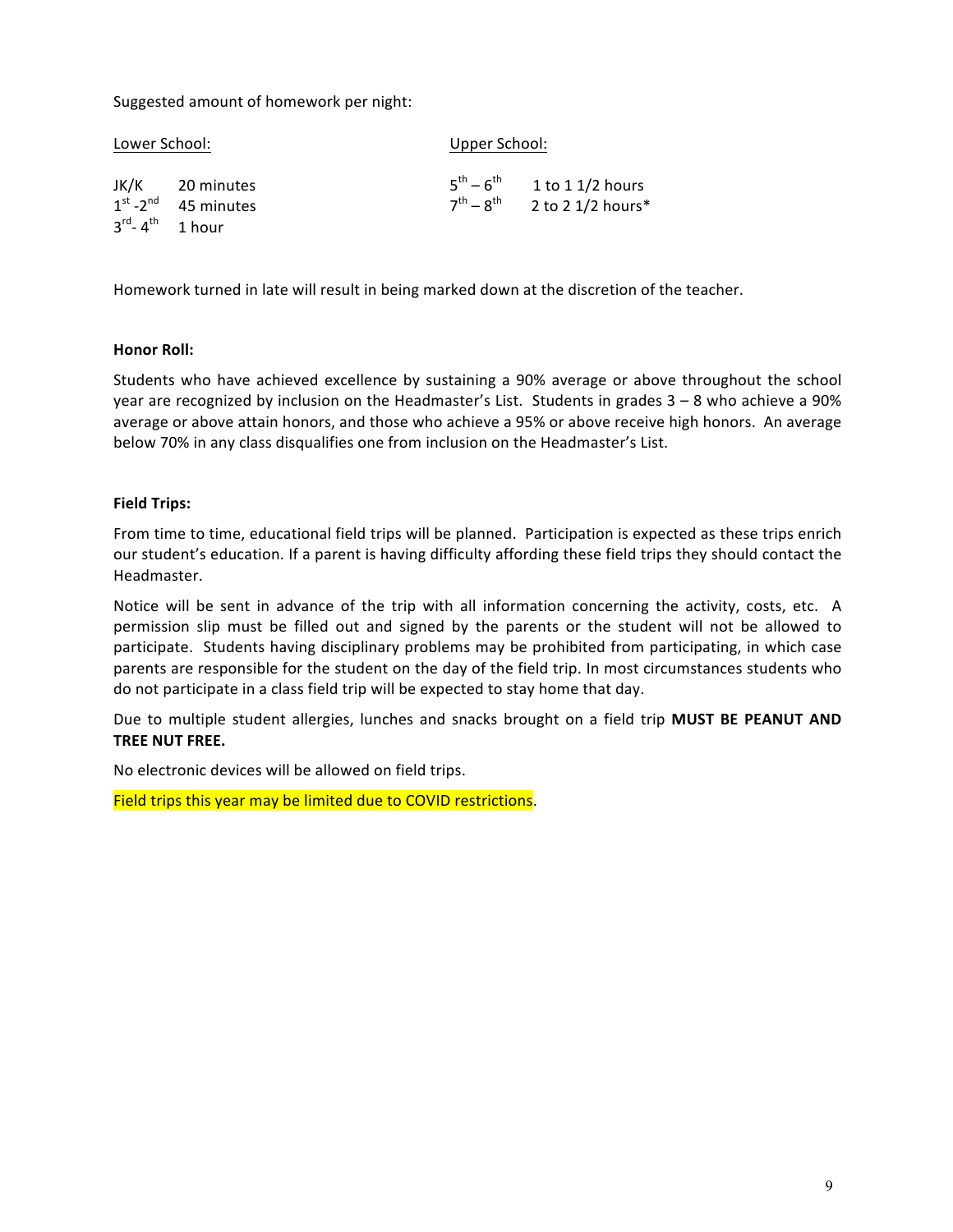### **DRESS CODE**

Uniform school dress is to be observed at all times, both to and from school, and throughout the school day, unless other instructions have been given from the school office. Students should leave in full uniform (exceptions must be in writing from the administration). SSCCA attempts to set the highest possible standards in academic and moral conduct. Neatness and personal hygiene are required at all times. Clothing must be clean, without stains, tears mended, buttons replaced. Shoes must be closed toed, closed back with a non-skid sole that will not mark the gym floor, and should be clean and in good repair. Pants must be worn outside the shoe and not tucked in. No boots or Uggs of any kind are allowed. No healed shoes for girls.

The school uniform is designed to produce uniformity and scholarly appearance of our student body. It also reduces competition between students about clothes and puts the proper emphasis on character and personality traits. We wish to promote a dress code that reflects our desire for students to be neat, clean, and comfortable while attending school. School Administration has the right to determine compliance with the dress code. The guidelines below outline our expectations for student dress and grooming.

For the 2020-2021 school year SSCCA is requiring students to wear a gaiter. Other PPE may be worn at the parent's discretion, but a neck tube or gaiter is required to be worn on the student's person at all times throughout the school day. The gaiter must be solid black, white, or navy blue in color.

#### **Everyday Dress Code For All Students:**

- **Boys** All boys are required to wear Flynn O'Hara short-sleeved or long-sleeved SSCCA embroidered navy polo shirts with plain or pleated front khaki pants. Khaki pants do not need to be purchased from Flynn O'Hara, but must comply with the dress code (cargo style is not allowed). In cool weather, a navy turtleneck or navy long-sleeved shirt may be worn under the navy uniform polo. White or black long-sleeved shirts may not be worn under the short sleeve navy uniform polo. Navy, Black, or White short-sleeved undershirts may be worn under the short sleeve Navy Blue Uniform Shirts. Khaki uniform shorts may be worn in September and May (cargo style is not allowed). Socks must be **SOLID** navy, black, or white. Black or brown dress belts are required for grades 2-8. Sweatshirts may not be worn during the school day.
- Girls (Grades JK-5) Girls in grades JK-5 are required to wear Flynn O'Hara jumpers with short or long sleeved white Peter Pan collared Flynn O'Hara shirts underneath. Long-sleeved shirts may not be worn under the short-sleeved white peter pan collared uniform shirt from Flynn O'Hara. During the colder months, the long-sleeved white peter pan collared uniform shirt from Flynn O'Hara may be worn. A Flynn O'Hara sweater with school logo may be added overtop for additional warmth. Jumpers must have solid black, navy, or white spandex, shorts, or anklelength leggings underneath. Socks and tights must be solid black, navy, or white. Jumpers must be no more than 2 inches above the knee. Parents need to be prepared to let out hems as girls grow or purchase appropriate length jumpers mid-year as necessary.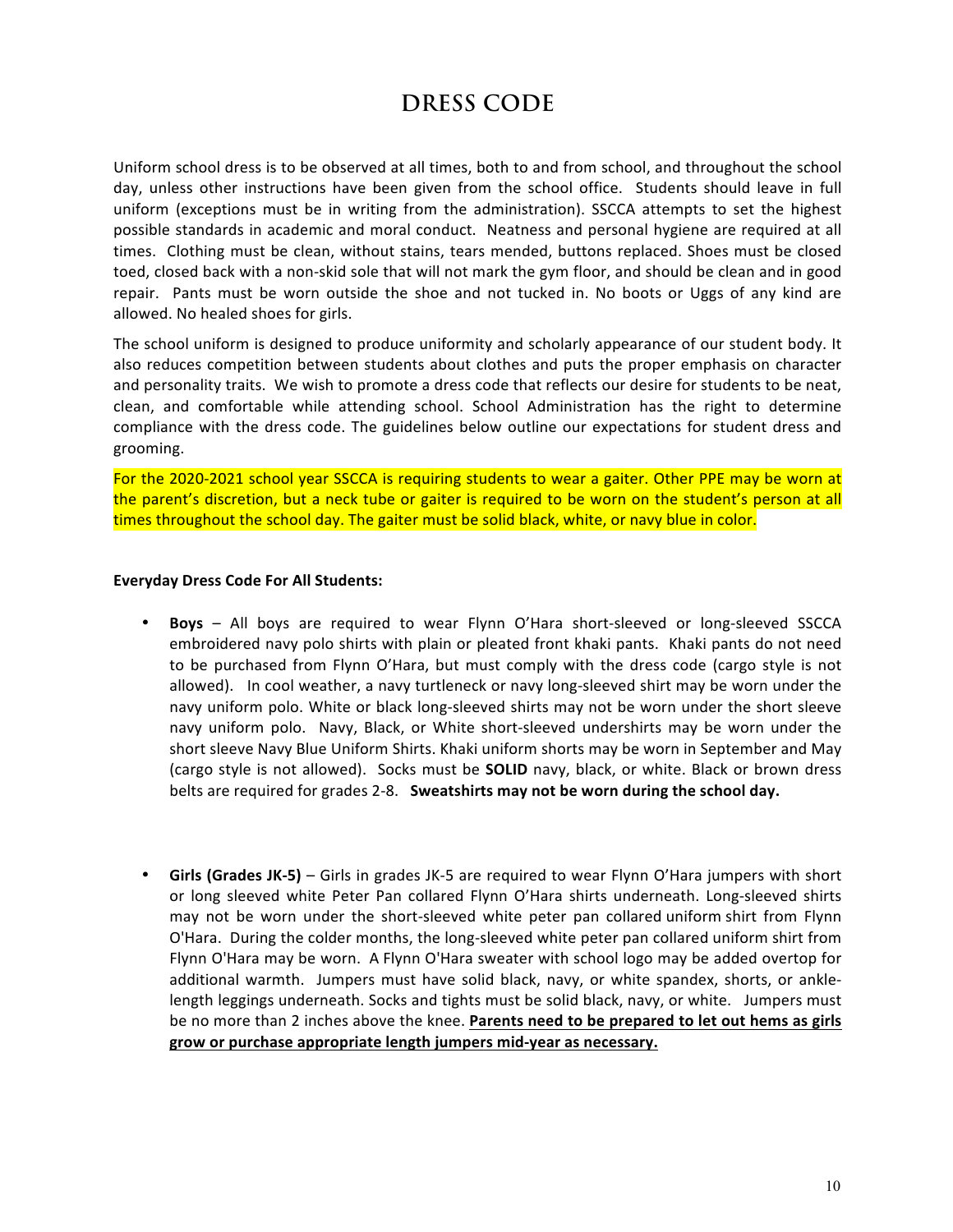• **Girls (Grades 6-8)** – Girls in grades 6-8 are required to wear Flynn O'Hara plaid skirts with SSCCA embroidered polo shirts in navy or yellow. In cool weather, a navy turtleneck or navy long sleeved shirt may be worn under the navy uniform polo. Skirts must have solid black, navy, or white spandex, shorts, or ankle-length leggings underneath. Socks and tights must be solid black, navy, or white. Skirts must be no more than 2 inches above the knee. Parents need to be prepared to let out hems as girls grow or purchase appropriate length jumpers mid-year as **necessary.** Sweatshirts may not be worn during the school day.

### **Casual Friday Dress Code:**

- **Boys** may wear SSCCA t-shirts and/or SSCCA sweatshirts with dress code bottoms every Friday.
- Girls in grades JK-5 may wear SSCCA t-shirts and/or SSCCA sweatshirts with a plain khaki skirt every Friday. This skirt does not need to be purchased through Flynn O'Hara. Skirts must have solid black, navy or white spandex, shorts, or ankle-length leggings underneath. Socks must be solid black, navy or white. Skirts must be no more than 2 inches above the knee. Parents need to be prepared to let out hems as girls grow or purchase appropriate length skirts mid-year as **necessary.** If you do not wish to purchase an SSCCA t-shirt or khaki skirt, the Everyday Dress Code may be worn on Casual Fridays.
- Girls in grades 6-8 may wear SSCCA t-shirts and/or SSCCA sweatshirts with the Flynn O'Hara plaid skirt every Friday. Skirts must have solid black, navy or white spandex, shorts or leggings underneath. Socks must be solid black, navy or white. Skirts must be no more than 2 inches above the knee. Parents need to be prepared to let out hems as girls grow or purchase **appropriate length skirts mid-year as necessary.** If you do not wish to purchase an SSCCA tshirt or khaki skirt, the Everyday Dress Code may be worn on Casual Fridays.

### **Dress Down Days:**

Occasionally we will have optional dress down days requiring a \$3.00 fee. In order to participate, students must bring \$3.00 and follow the guidelines below. We expect students to be dressed modestly and to avoid extremes in style that are only for the purpose of drawing attention to themselves.

- Bathing suits not allowed
- Tee shirts with non- offensive messages or images
- No tanks or tops that leave the back and shoulder bare, exposed bra straps, or see-through tops
- **No "form fitting" pants**
- **No shorts shorter than mid thigh**
- **No boots or Uggs**
- **No healed shoes**

### **General Guidelines:**

All: No more than one top button may be unbuttoned.

**Shoes:** Though there is latitude in shoe styles, a shoe that detracts from the overall uniform appearance will not be allowed. For safety, shoes should have a closed toe and a closed back. They should also have a non-marking rubber sole. Boots and Ugg-style shoes are not permitted. No healed shoes for girls. Snow boots may be worn to school on snowy days, but students are required to bring additional shoes to change in to for the classrooms.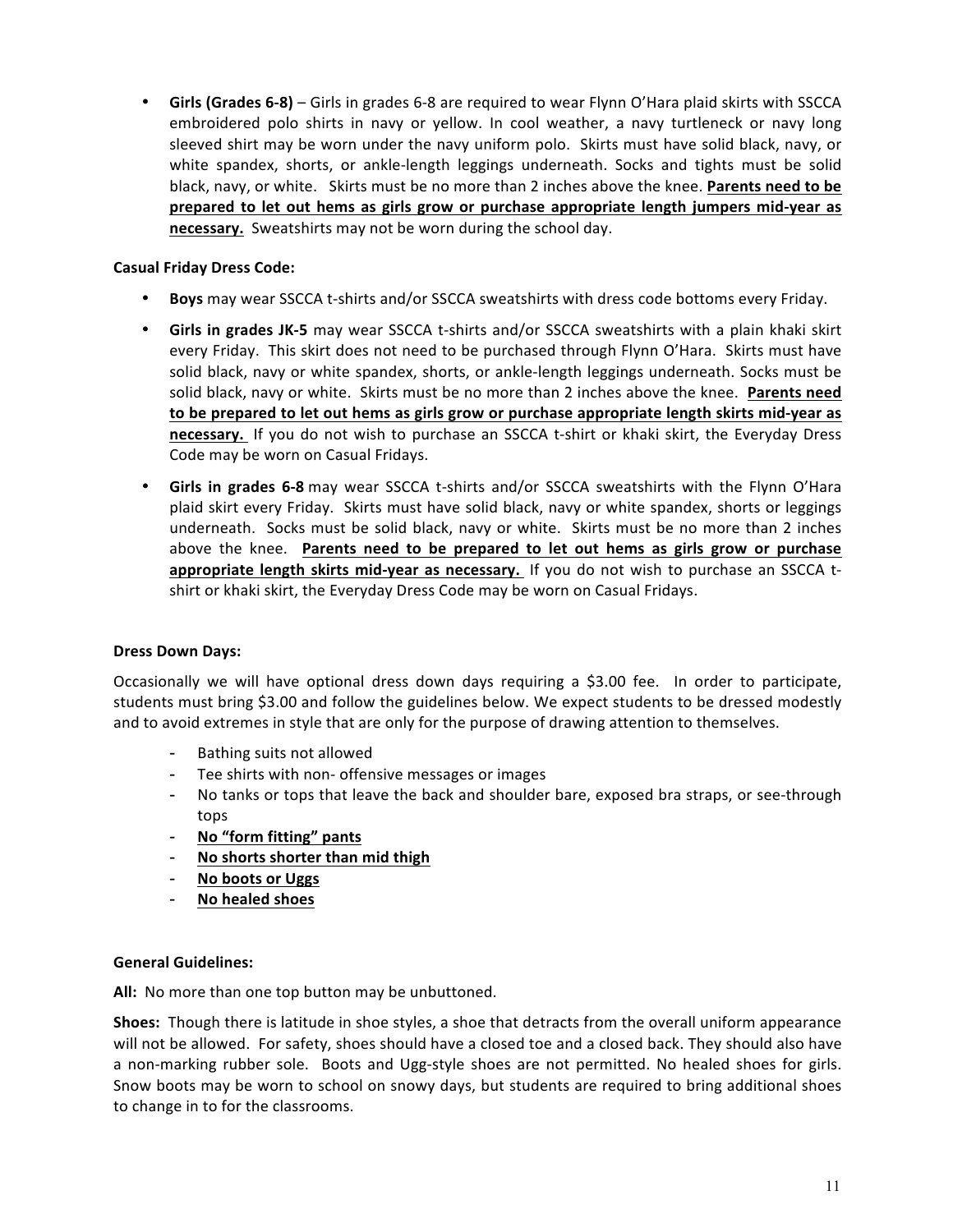**Jewelry:** Girls may wear earrings; boys may not. No one may wear jewelry in pierced body parts other than the ears.

Hair: Hair is to be kept clean, neat, and well groomed, avoiding extremes of style. Hair dyed to a color other than those found in the natural spectrum of human hair is not permitted. Boys should keep hair cut so as not to hang below the collar or be of an unacceptable length or height. Boys hair should be kept clean cut and short in length and height.

The students are permitted to wear non-uniform coats and jackets to school, as well as mittens, gloves and knit hats for warmth, but once the classroom has been entered the articles must be taken off. If they are not taken off, the students will be considered in violation of the dress code.

Students are generally expected to go outside for recess, weather permitting, subject to the discretion of the teacher. Students should be dressed appropriately for the weather. We will be outside until the temperature drops below 40°, Therefore, a warm coat, hat, scarf, and gloves are suggested during the winter months. If the class is going outside, children may only stay inside for health reasons and parents are required to send a note to the teacher if this is necessary.

Students who are out of dress code shall be requested to immediately conform. Failure or inability to comply normally will result in being given a dress code notice. If the infraction is serious enough, the student may be sent home.

- First violation  $-$  warning
- Second violation  $-30$  minute lunch detention
- Third violation  $-60$  minute after school detention
- Fourth violation  $-1$  day suspension

Field Trips – Most field trips require school uniforms. Exceptions are made on a per event basis. Please consult the teacher for details on a specific field trip.

### **ADDITIONAL POLICIES**

- 1. LOST AND FOUND items will be kept in the gym for a limited time. Please encourage your child to check for their lost items promptly.
- 2. **TELEPHONES** may not be used by the students. Exceptions may be granted by the Headmaster or Administrative Assistant.
- 3. **CELL PHONES & ELECTRONIC DEVICES MAY NOT BE USED** during school hours. They must be turned off and stay in the students backpacks at all times.
- 4. **TOYS** of any kind may not be brought to school, with the exception of show-and-tell items approved by the kindergarten through second grade teachers.
- 5. **CLASS TRIPS** are considered part of the curriculum, although privilege to participate may be lost through misbehavior.
- 6. **PARTIES** must be pre-approved by the teacher.
- 7. **PARENTS/VISITORS** must arrange visits through the Headmaster.
- 8. **FORGOTTEN LUNCHES, GLASSES, BOOKS, HOMEWORK, etc.**, may be brought to school by the parents with the least amount of disruption.
- 9. **BIRTHDAYS** may be celebrated by the class with a treat at lunchtime. This should be communicated to the teacher two (2) days in advance of the birthday treat. Please contact the school secretary regarding any food allergies in your students' classroom. This gives the teacher and parent time to arrange for alternative treats for those students with food allergies. Invitations to parties should not be given out at school unless all the students in the class are invited. This will avoid unfortunate and awkward situations for our students.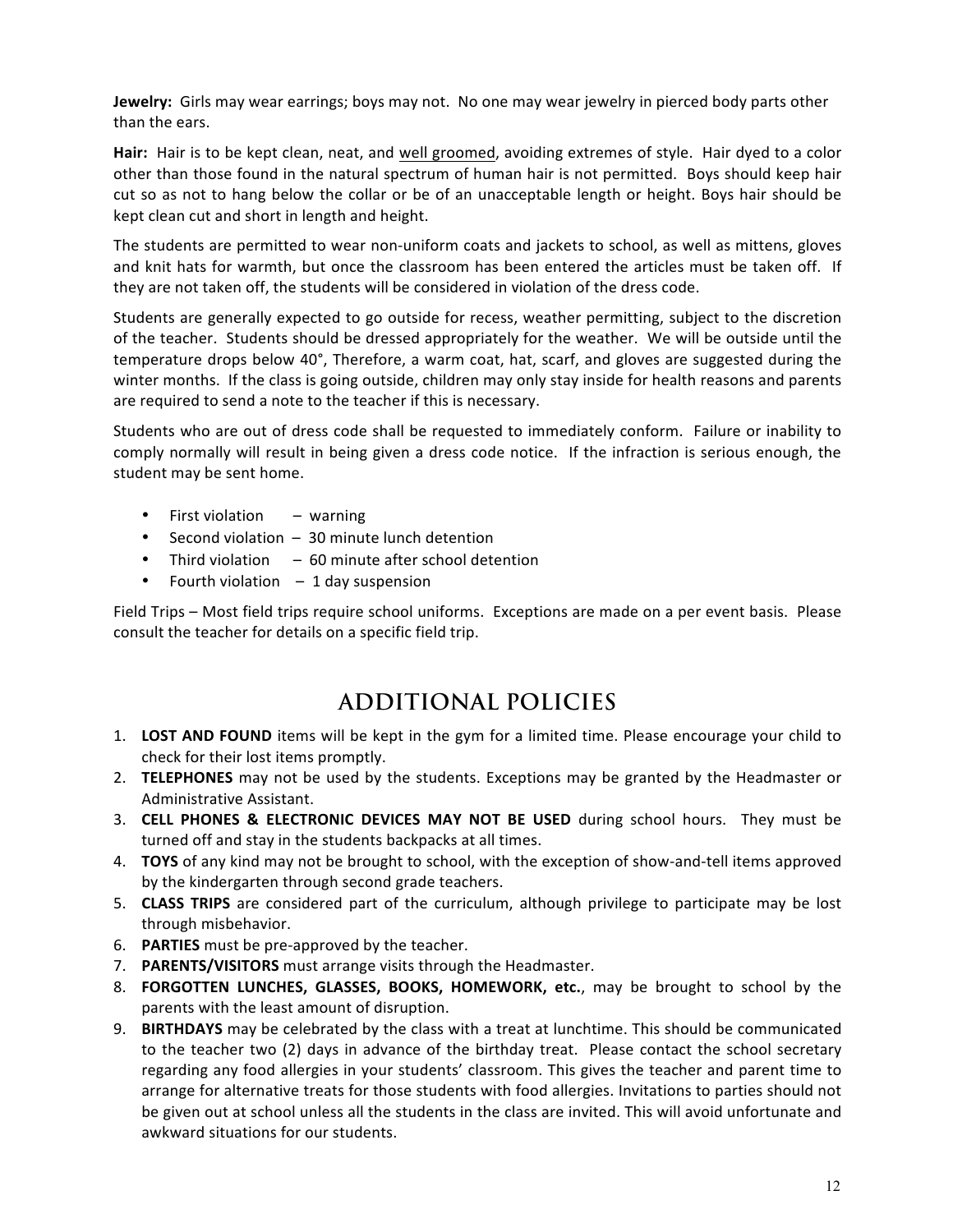### **FINANCIAL**

The cost of a quality education is high, yet it is the desire of SSCCA to keep tuition affordable. SSCCA accepts contributions and donations from those who support our stated goals and objectives. The Academy is a  $501(c)3$  institution. Parents and others who can exceed their required support are encouraged to give as they are able.

In addition to tuition, there is a non-refundable registration fee for each academic year, as well as a curriculum fee, which is non-refundable. Parents will be informed of the specific amounts prior to each school year.

### **FACTS:**

In order to meet the school's financial obligations, it is imperative that tuition payments be kept current. SSCCA uses FACTS to manage tuition payments, and all families must sign up and pay through FACTS, in the form of direct debit from a checking or savings account or by credit cards.

There are three payment plans available on FACTS. Annual payments made by June  $1<sup>st</sup>$  of each school year will receive a \$100 discount from the Academy, with no yearly FACTS fee. Semi-annual payments made on June  $1<sup>st</sup>$  and December  $1<sup>st</sup>$  of the school year will receive a \$50 discount from the Academy, with a \$10 yearly FACTS fee. A monthly payment plan (10 months, June – March) is also available, with a minimum yearly FACTS fee.

If payments are returned for insufficient funds, FACTS will impose a fee. If an account becomes delinquent more than 30 days, the parents will be asked to keep their child at home until the account can become current. SSCCA reserves the right to pass along any bank fees incurred as a result of insufficient funds. The Headmaster will determine exceptions.

### **Scholarship:**

SSCCA has a scholarship fund and uses Confidential Financial Services (CFS) to process scholarship applications.

Returning families who are applying for scholarship should apply by the first business day in March.

### **Jog-a-thon:**

All families are required to support the Academy's fundraising efforts. When enrolling your student/s, you agree to raise the funds specified below for the yearly Jog-a-thon, or to have the balance added to your FACTS account for tuition in May:

- First Child: \$300
- Second Child: \$200
- Third Child: \$100
- Additional: \$100

### **Before and After Care Charges:**

All late pickup fees and Before/After Care fees will be billed through FACTS on a monthly basis.

### **Emergency Lunch Charges:**

All Emergency Lunch charges will be billed through FACTS on a monthly basis.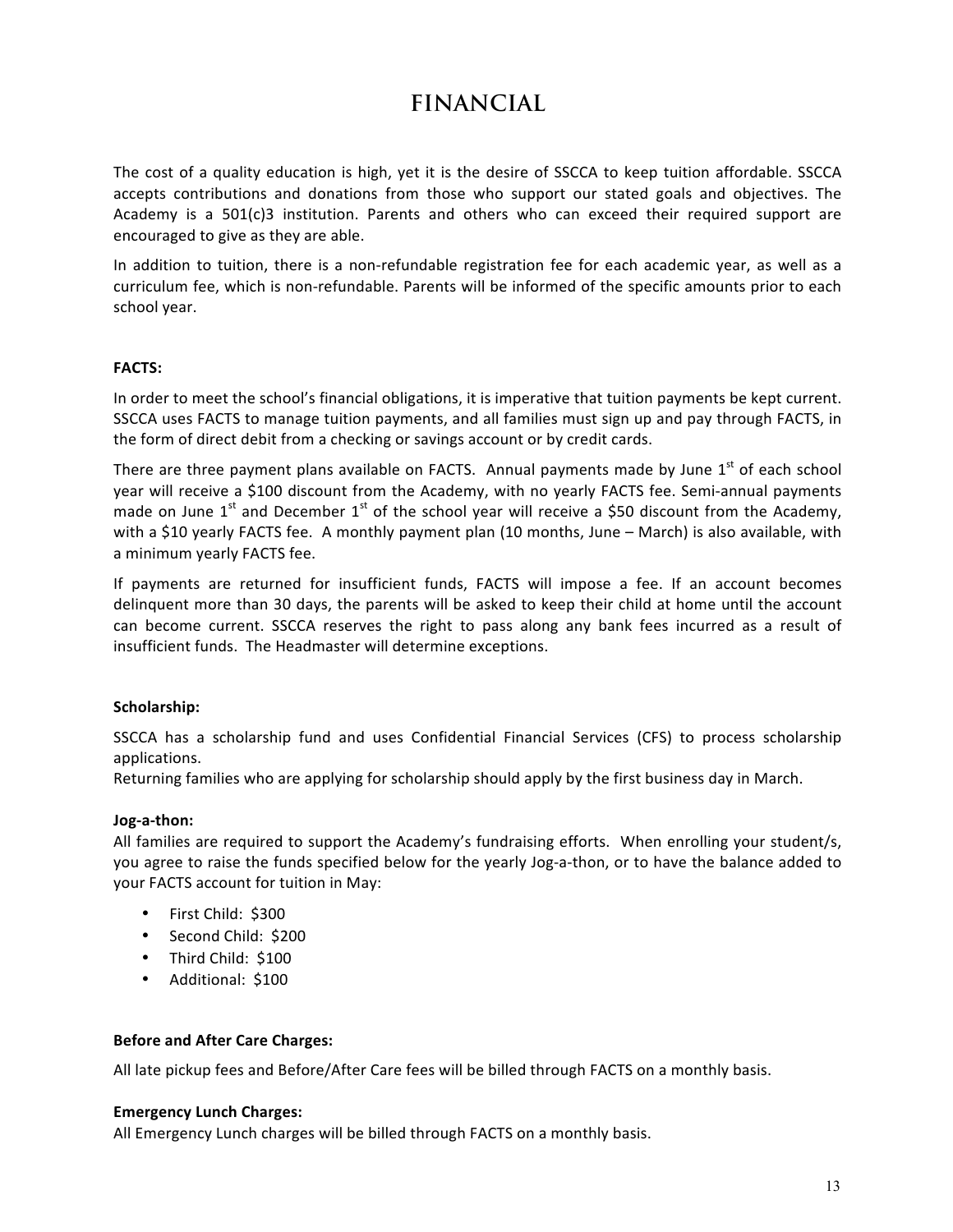### **ADMINISTRATIVE**

### **Conduct and Discipline**

SSCCA is concerned that each child behaves in accordance with God's clear commands from scripture. We always direct children to understand that it is ultimately God's Law that we have either obeyed or broken. The Academy or the teacher's rules only reflect or represent what we learn from scripture. That being said, SSCCA is primarily concerned with shaping and nurturing the disposition of the child's heart to be inclined toward actions and behaviors, which are wise and virtuous.

The first stage of discipline lies in the classroom with the child's teacher. Since classroom discipline and control is immediately the teacher's responsibility, he/she will be first to deal with excessive behavior problems. This stage may consist of such actions as the teacher feels is warranted for the individual student including "time out", recess detention, written assignments, staying after school, lunch detention, designated chores (such as washing chalkboards), notification of parents, lowered conduct grade, etc.

If this first stage is unsuccessful in correcting the discipline problems, at the teacher's discretion the student will be referred to the school office for further action. This will normally occur after the teacher has made and documented several attempts to correct the problem including the contacting of the parents. The obvious exception here would be serious infractions of school policy, at which time the student would be immediately referred to the administration. Action in this second stage of discipline is to be considered serious and would include such things as after school detentions, suspensions, and corporal punishment (for grades  $JK - 5$ ).

Corporal Punishment is not mandated in any way at SSCCA, although defiant and rebellious behavior warrants immediate correction. A school cannot operate effectively without discipline. Permission for the corporal punishment is strictly a parent's decision. Permission is obtained in writing upon enrollment and is not mandatory. The teacher stands "in loco parentis," that is, in the place of the parents with respect to correcting and disciplining the children in our care. At the parents' request, parents may be called by the Headmaster before he administers the punishment. "Foolishness is bound *up* in the heart of the child; the rod of discipline will drive it far from him." (Proverbs 22:15). When said discipline must be administered, a notice is sent home to the parents to explain the infraction and the corrective measure used. Parents are expected to support the faculty and administration in disciplinary action taken.

SSCCA believes that each student should overtly demonstrate self-discipline and responsibility through:

- Cheerful obedience to authority (even when authority figure is not present).
- Cooperation with others in play and work.
- Responsibility in doing assigned and expected tasks.
- Courtesy and good manners.
- Cleanliness in person and property.
- Truthfulness.
- Respect for the property of the school and other people.
- Promptness in attendance and assignments.
- Morally upright conduct in language and social relationships.
- Love for God and for the things that please Him.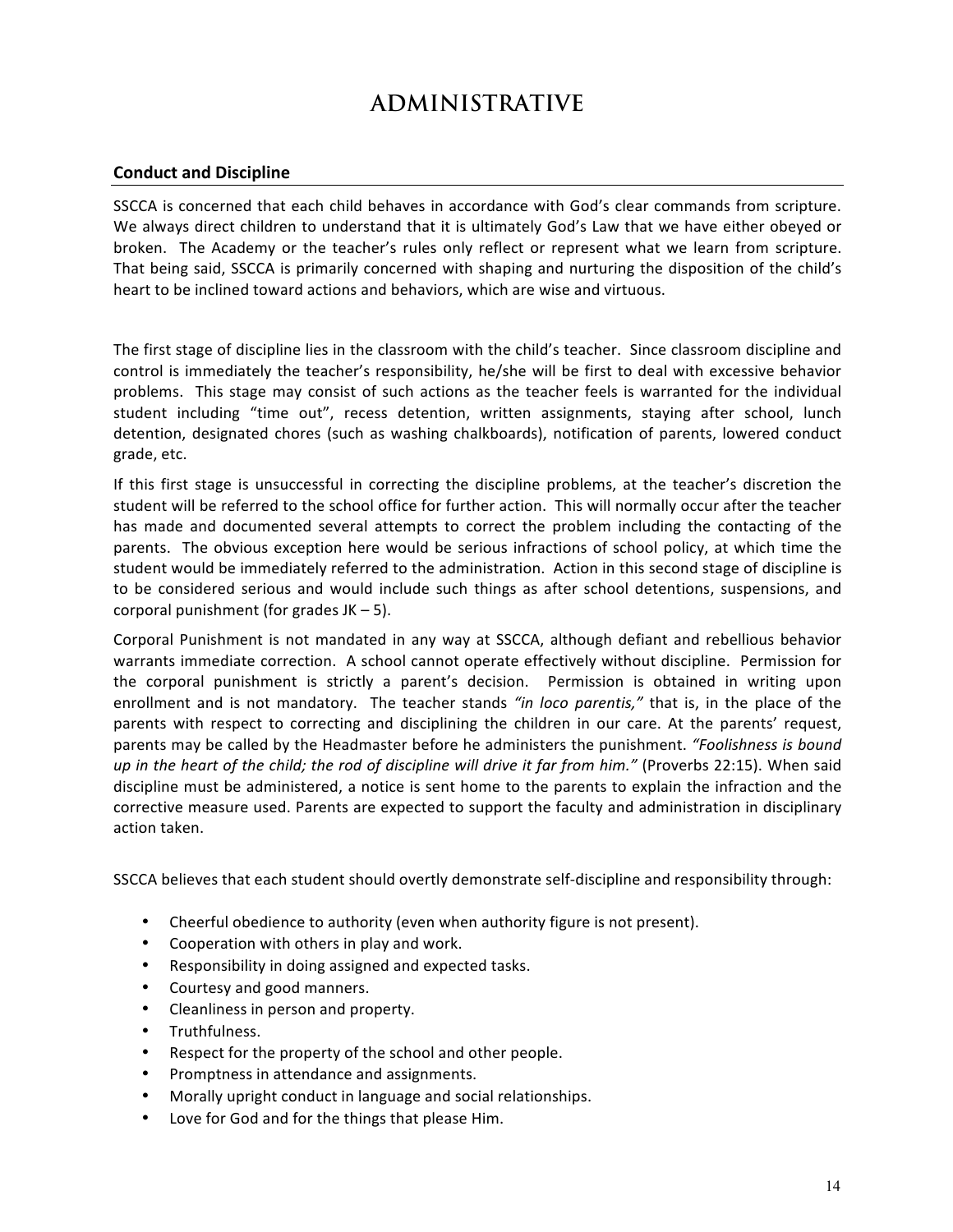The Bible teaches that children have sinful natures, and that they resist taking responsibility for their actions. However, parents are directed by God to take corrective measures when this happens. Teachers, *in loco parentis*, must also take such measures.

### **After School Detention:**

Detentions are served from  $3:15 - 4:15$  with the teacher who assigned them the detention. Any student who arrives more than 5 minutes late will serve an additional detention. During the detention the student will do one of two things. The first option is to perform an act of service. The second would be to sit and write a letter of apology followed by a silent time for reflection and prayer.

Detention is not a time to do homework, study, or anything else. The detention should always include a time to process with the teacher, repent, and be forgiven. A plan for improvement should be created by the student with the assistance of the teacher and, when possible, the parents.

Repeated Detentions – More than two referrals in a nine-week marking period will result in a one-day suspension. Suspensions will normally occur after the second detention has been served. Work missed during suspensions may only be made up with the teacher and administrator's approval. Multiple suspensions and serious behavioral infractions will result in expulsion from the academy.

### **Faculty**

The SSCCA faculty is comprised of teachers who believe that teaching is a calling, a ministry, not just a job. All are dedicated to the task of training your child. All are members of a church and lead dedicated Christian lives. All SSCCA Faculty and Staff have completed a Federal and Local background check.

### **Parent Assistance**

SSCCA encourages and welcomes parent/guardian involvement. In order to guarantee the safety of our student body, background checks will be completed on all parents/guardians who wish volunteer for oncampus activities or field trips.

Volunteers will be assigned to specific requested duties in order to aid the teacher and students as needed. Volunteer guidelines For parents/guardians are as follows:

- 1. Your role will be to assist the teacher in a way specified by the teacher.
- 2. Do not assume responsibilities beyond the assignment without the teacher's consent.
- 3. You will be expected to follow the teacher's requests and directives at all times.
- 4. When you are working in the classroom, please do not bring your smaller children with you into the classroom without first receiving permission from an administrator. The church nursery is available for use during the week, but it is not supervised.
- 5. Criticism of the teacher shared with other faculty or other parents will be construed as a hindrance to your continuing as a volunteer assistant. If there are such criticisms to be made, they should be handled through the proper channels at the proper time (by appointment) and in the proper place (privately).
- 6. Your cooperation in a cheerful and positive spirit is always important. Thank you for wanting to help and for volunteering to assist.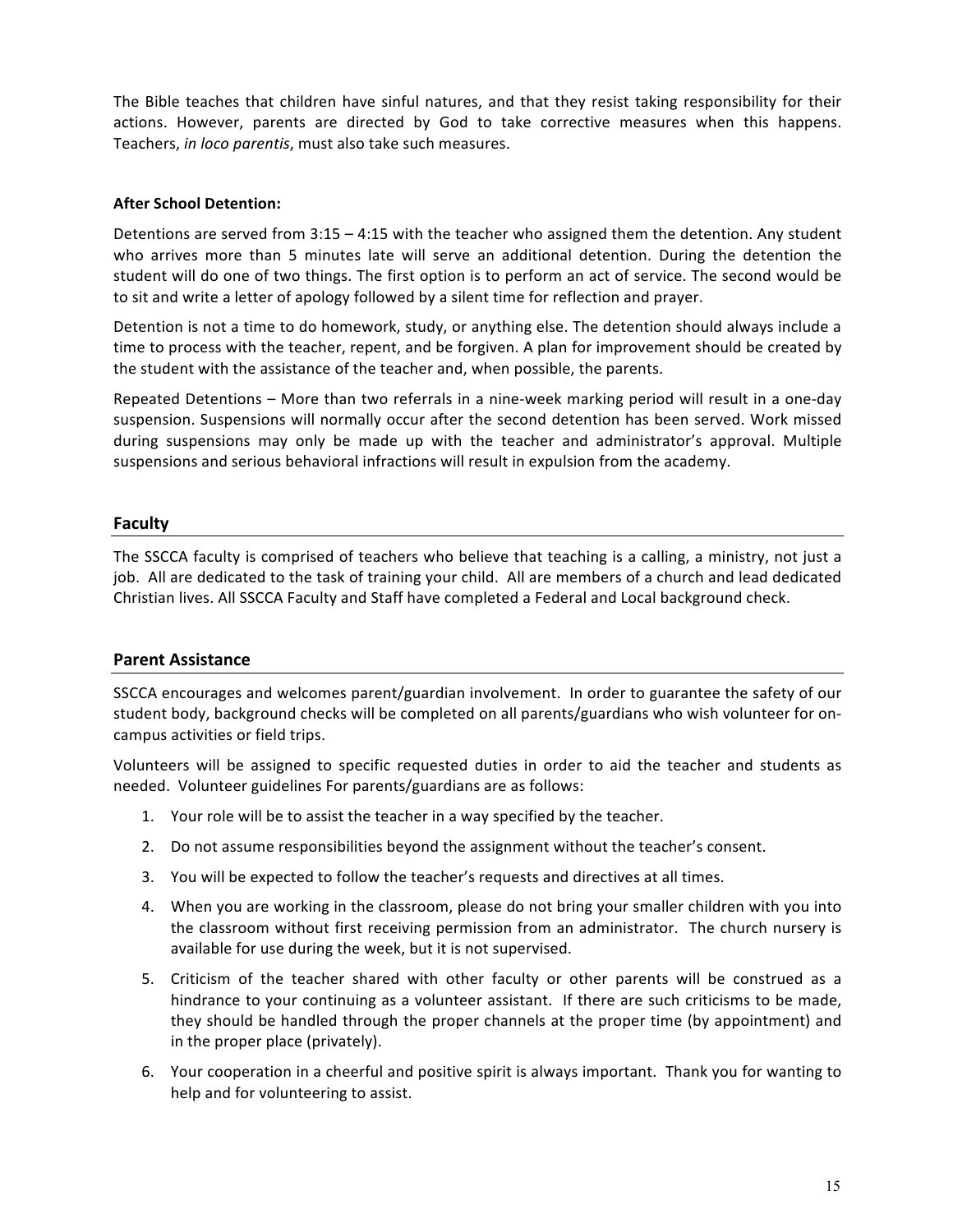### **OFFICE**

Each family should sign up to receive important news from the office via the Gmail Group. SSCCA communicates by way of email so it is essential that parents not only have email access, but also check email daily so SSCCA can effectively communicate with its parents. The Friday Newsletter is also sent via email every Friday for parents to review.

### **Records:**

Please notify the school in writing of any changes in address, phone number, emergency contact information, health status of your child, or individuals approved to pick-up your child(ren).

### **Withdrawing from School:**

Families who withdraw a child from school prior to Christmas break are responsible to pay tuition for the remainder of the month of withdrawal.

For the 2020-2021 school year, if at any time a student is withdrawn from the school, SSCCA will refund the portion of the tuition that has been paid in advance. We will not refund for the month in which the student is withdrawn.

### **Health:**

Parents are responsible for ensuring their child has up-to-date immunization records. If a parent chooses to not have their child immunized for tetanus, diphtheria, poliomyelitis, measles (rubeola), mumps, rubella, hepatitis B they must provide a letter to the Academy stating that they have sought the advice of their pediatrician and are aware of the risks in not immunizing their child. A form letter can be obtained from the office.

The Department of Health and Mental Hygiene Code of Maryland Regulations (COMAR) states all students must furnish schools evidence of age-appropriate immunization requirements. The minimum vaccine requirements include tetanus, diphtheria, poliomyelitis, measles (rubeola), mumps, rubella, hepatitis B and varicella. New and updated records need to be turned into the school by the  $1<sup>st</sup>$  day of school.

Necessary medications should, if possible, be administered to students by the parents at home. All other medications need to be administered by medically certified personnel at SSCCA with the appropriate medical forms filled out by the parent and signed by the parent and pediatrician. At no time are students or teachers allowed to administer medication.

### **NOTICE OF NONDISCRIMINATORY POLICY**

SSCCA admits students of any race, color, national and ethnic origin to all the rights, privileges, programs and activities generally accorded or made available to students of the academy. SSCCA also does not discriminate on the basis of race, color, national and ethnic origin in administration of any of its programs.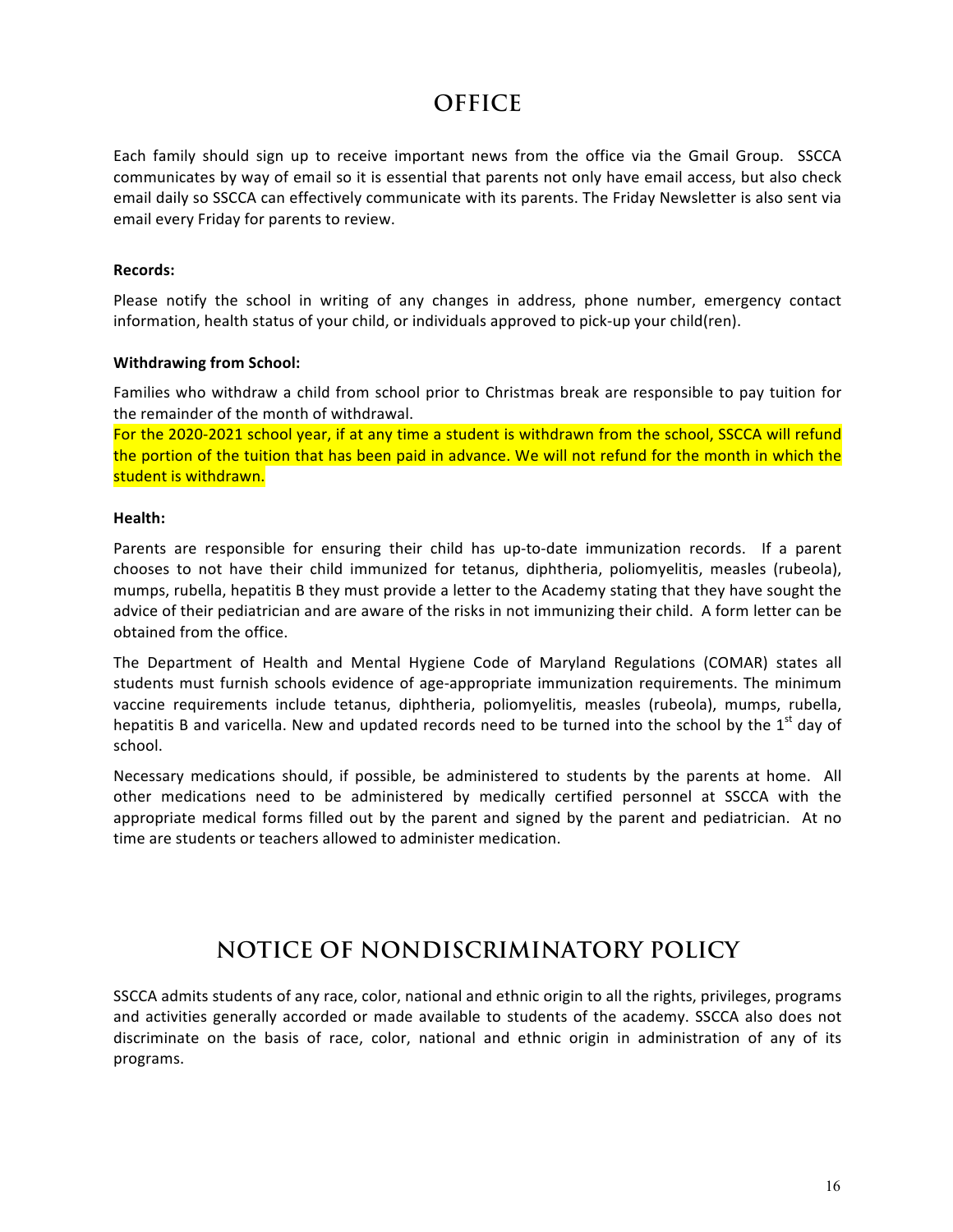17

 $\Box$  I understand that SSCCA has an Academic Honor Code and that all students will be expected to integrate God's principles into their daily life. This personal honor and commitment to Biblical principles must be learned, practiced, and refined. At the same time, sound moral character must be developed. It is the purpose of the SSCCA Honor Code to remind us to strive toward honesty, integrity and personal responsibility before our Savior, thus focusing our thoughts and actions on glorifying God.

SSCCA PARENT/STUDENT ACKNOWLEDGMENT

It is the position of SSCCA that:

- 1. We will do all in the name of the Lord Jesus Christ (Colossians 3:17)
- 2. In all things, we will give thanks to God (I Thessalonians 5:18)
- 3. We will do all things heartily for the Lord (Colossians 3:23)
- 4. We will not steal our neighbor's work or property (Leviticus 19:11)
- 5. We will always speak truthfully and honestly (Colossians 3:9-10)

Therefore, the SSCCA Honor Code states all papers, tests, homework, and projects will be the personal work of each student. Evidence of plagiarism and cheating will result in a grade of zero. This behavior will be referred to the Headmaster for any further action.

SSCCA reserves the right to make changes to its procedures and policies at any time. Your signature below states that you have read and understand completely the policies and procedures stated above.

 $\Box$  I understand that photos of my child/ren may be used in SSCCA's digital and print marketing materials unless I send written notification to the contrary to SSCCA. Names will NOT accompany photos in marketing materials.

 $\Box$  I understand that SSCCA performs background checks on parents/guardians to ensure the safety of our students.

 $\mathcal{L}_\text{max} = \mathcal{L}_\text{max} = \mathcal{L}_\text{max} = \mathcal{L}_\text{max} = \mathcal{L}_\text{max} = \mathcal{L}_\text{max} = \mathcal{L}_\text{max} = \mathcal{L}_\text{max} = \mathcal{L}_\text{max} = \mathcal{L}_\text{max} = \mathcal{L}_\text{max} = \mathcal{L}_\text{max} = \mathcal{L}_\text{max} = \mathcal{L}_\text{max} = \mathcal{L}_\text{max} = \mathcal{L}_\text{max} = \mathcal{L}_\text{max} = \mathcal{L}_\text{max} = \mathcal{$ 

\_\_\_\_\_\_\_\_\_\_\_\_\_\_\_\_\_\_\_\_\_\_\_\_\_\_\_\_\_\_\_\_\_\_\_\_\_\_\_ \_\_\_\_\_\_\_\_\_\_\_\_\_\_\_\_\_\_\_\_\_\_\_\_\_\_\_\_\_\_

Legal Name **Date** of Birth

Legal Name Date of Birth

 $\Box$  I have read, understand, and agree with the Academy's guidelines and policies put forth in the Parent/Student handbook.

\_\_\_\_\_\_\_\_\_\_\_\_\_\_\_\_\_\_\_\_\_\_\_\_\_\_\_\_\_\_\_\_\_\_\_\_\_\_\_ \_\_\_\_\_\_\_\_\_\_\_\_\_\_\_\_\_\_\_\_\_\_\_\_\_

\_\_\_\_\_\_\_\_\_\_\_\_\_\_\_\_\_\_\_\_\_\_\_\_\_\_\_\_\_\_\_\_\_\_\_\_\_\_\_ \_\_\_\_\_\_\_\_\_\_\_\_\_\_\_\_\_\_\_\_\_\_\_\_\_\_\_

Student Signature  $(Grades 3 - 8)$ 

Parent/Guardian Signature **Date** Date Date Date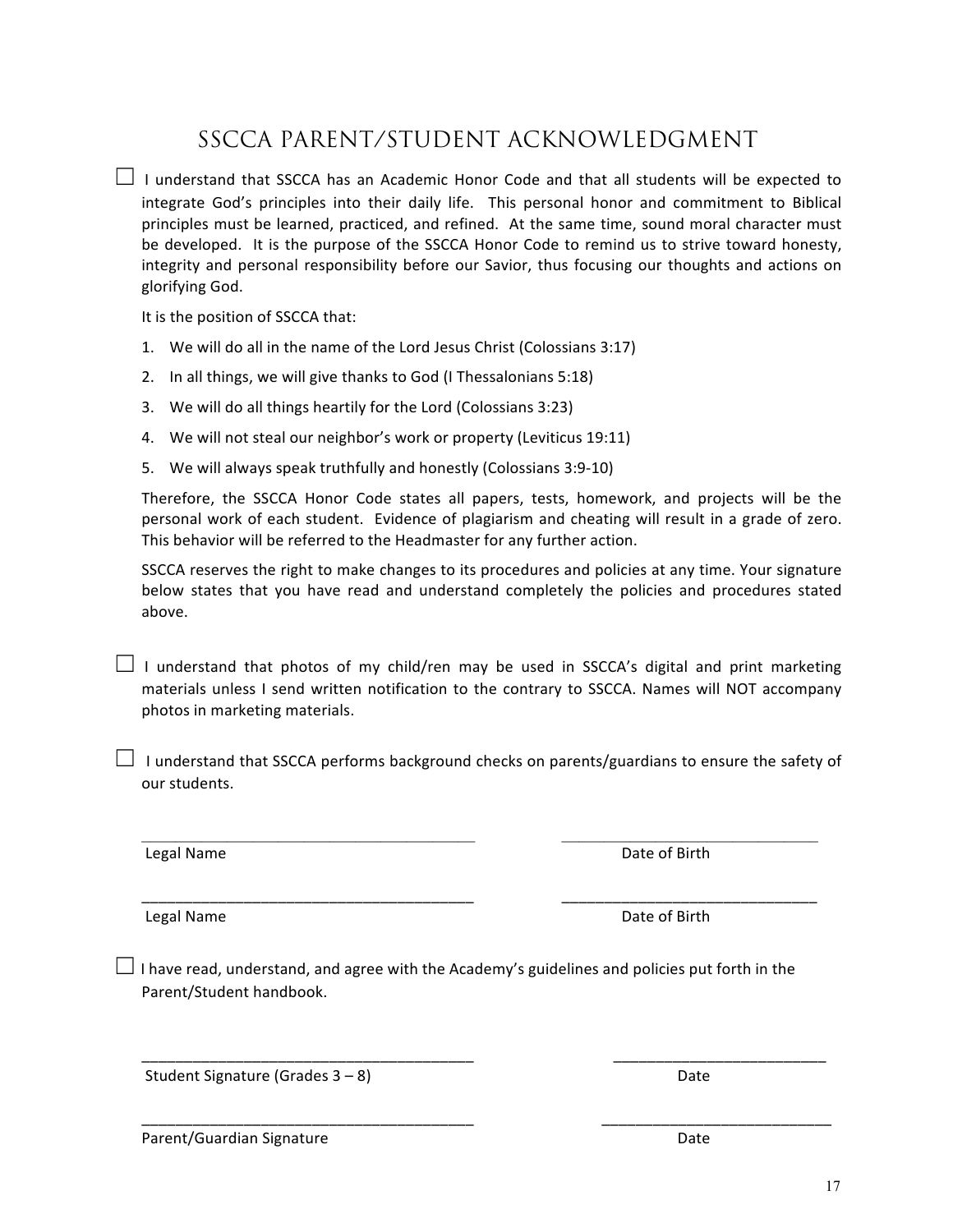### Covenant Not to Sue

Covenanter: (Parent/Legal Guardians' Names)

\_\_\_\_\_\_\_\_\_\_\_\_\_\_\_\_\_\_\_\_\_\_\_\_\_\_\_\_\_\_\_\_\_\_\_\_\_\_\_\_\_\_\_\_\_\_\_\_\_\_\_

\_\_\_\_\_\_\_\_\_\_\_\_\_\_\_\_\_\_\_\_\_\_\_\_\_\_\_\_\_\_\_\_\_\_\_\_\_\_\_\_\_\_\_\_\_\_\_\_\_\_\_

I/ We agree not to institute any action or suit at law against St. Stephen's Classical Christian Academy ("SSCCA"), its officers, and/or directors, nor to institute, prosecute, or in any way aid in the institution or prosecution of any lawsuit, claim, demand, action, or cause of action against SSCCA, its officers, and/or directors.

I/We agree that any unsettled claim or dispute arising out of, or related to, any aspect of our relationship with SSCCA, including statutory claims, shall be settled solely by legally binding arbitration in accordance with the Rules of Procedure for Christian Conciliation of the Institute for Christian Conciliation (complete text of the Rules is available at www.iccpeace.com). Judgment upon an arbitration decision may be entered in any court otherwise having jurisdiction.

I/We agree that these methods shall be the sole remedy for any controversy or claim arising out of this agreement and expressly waive my/our right to file a lawsuit in any civil court for such disputes, except to enforce a legally binding arbitration decision.

\_\_\_\_\_\_\_\_\_\_\_\_\_\_\_\_\_\_\_\_\_\_\_\_\_\_\_\_\_\_\_\_\_\_\_\_\_\_\_\_\_\_\_\_\_ \_\_\_\_\_\_\_\_\_\_\_\_\_\_\_\_\_\_\_\_\_\_\_

\_\_\_\_\_\_\_\_\_\_\_\_\_\_\_\_\_\_\_\_\_\_\_\_\_\_\_\_\_\_\_\_\_\_\_\_\_\_\_\_\_\_\_\_\_ \_\_\_\_\_\_\_\_\_\_\_\_\_\_\_\_\_\_\_\_\_\_\_

Parent/Legal Guardian Signature Date

Parent/Legal Guardian Signature density of the Date Date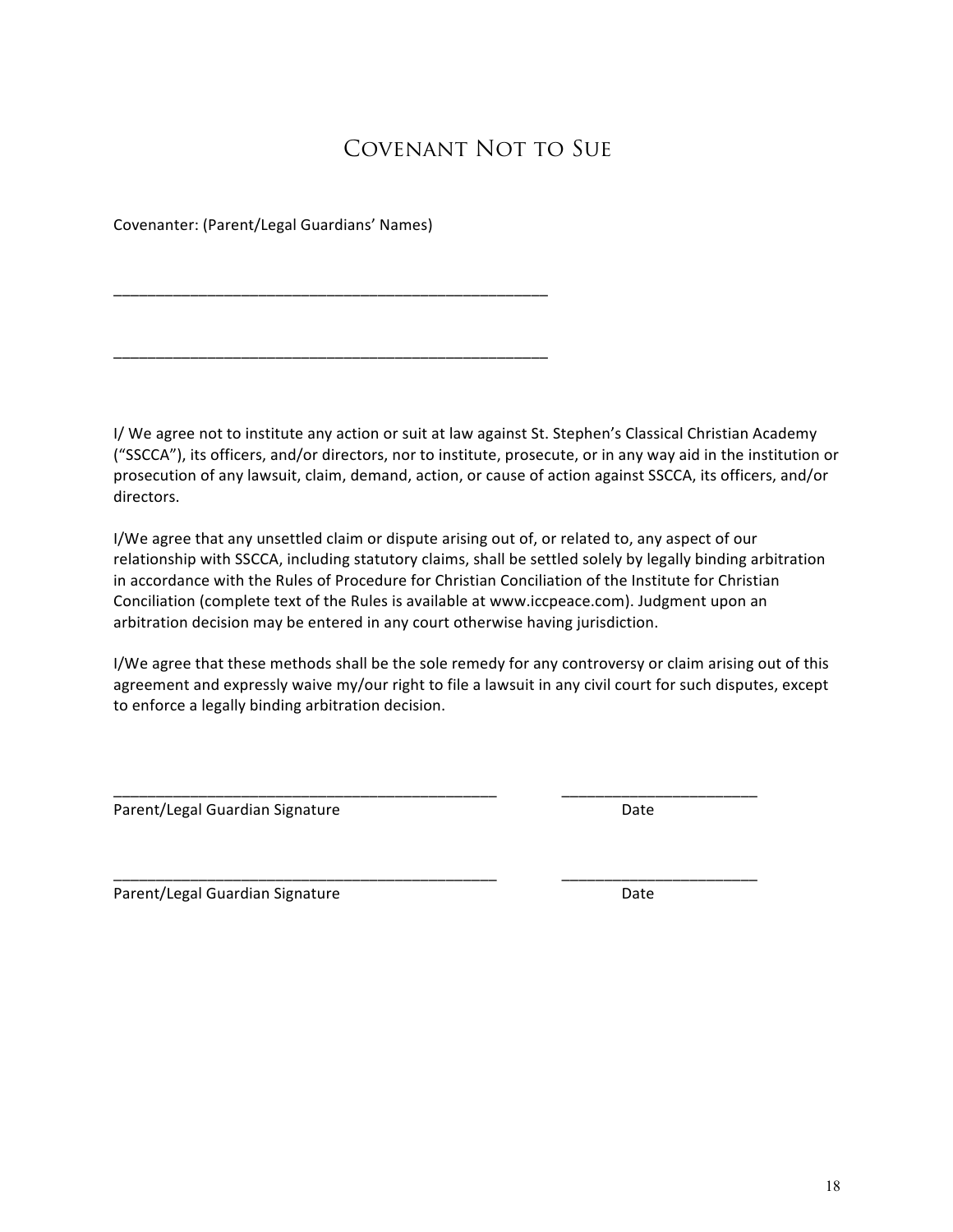### **SSCCA Waiver of Liability COVID-19 for 2020-21**

### Please Print **Name(s) of Student(s):** Please Print Name (s) **of Parents or Guardians:**

I/We in my/our legal capacity as parent/legal guardian of the minor(s)/students named above, acknowledge that there are certain risks my/our child(ren) or I/we may sustain as a result of participating in-school during the 2020-21 season. I/we further agree on behalf of the minor(s) named above to assume all risk and agree to fully release, discharge, indemnify, hold harmless and defend St. Stephen's REC and St. Stephen's CCA ("SSCCA") and its employees, volunteers, agents, and servants (herein collectively and individually, "SCCA") from any and all claims for personal injury, death or accident of any kind arising out of or in any way related to my/ our and/or my/our child(ren)'s participation in school during the 2020-21 school year, even if such claims are alleged to arise out of the sole or partial negligence of SSCCA.

### COVID-19 Information

On behalf of my child(ren) and our family, I/We acknowledge and understand that the novel COVID-19 virus is an extremely contagious virus and is believed to be spread mainly from person to person contact and that SSCCA does not warrant or guarantee that I/ we our our child(ren), spouse, or anyone else will not be exposed to or infected with the COVID-19 virus as a result of my/our or my/our child(ren)'s participation in school and school related activities. I/we have independently evaluated the risks of being exposed to or infected by the COVID-19 virus and have determined to participate or allow my/our child(ren) to participate in school and on campus. Finally, understanding those risks, I/we, for myself, my/our child(ren), my spouse, or legal representatives, heirs, and assigns, hereby agree to assume full responsibility and liability for the risk of illness, permanent disability, and/or death which may result from exposure to or infection with COVID-19 before, during, and after participating at school and in school related activities. I / we understand that we have been encouraged to consult with a physician concerning my/our child(ren)'s ability to participate in person at school during the 2020-21 school year.

I/we on behalf of my our child(ren) as her/his parents(s) [or legal guardian(s) for] the minor(s)/student(s) named above, hereby consent to her/him participating in school. On behalf of the minor(s)/student(s) named above, I accept the waiver of liability and the assumption of the provisions of said waiver.

I/we on our own behalf and on behalf my/our child/children agree that any claim or dispute arising from or related to this agreement shall be settled by mediation and, if necessary, legally binding arbitration, in accordance with the Rules of Procedure for Christian Conciliation of the Institute for Christian Conciliation  $TM$ ; judgment upon an arbitration decision may be entered in any court otherwise having jurisdiction.

Date  $\Box$ 

Signature Parent(s) and/or Legal Guardian(s):